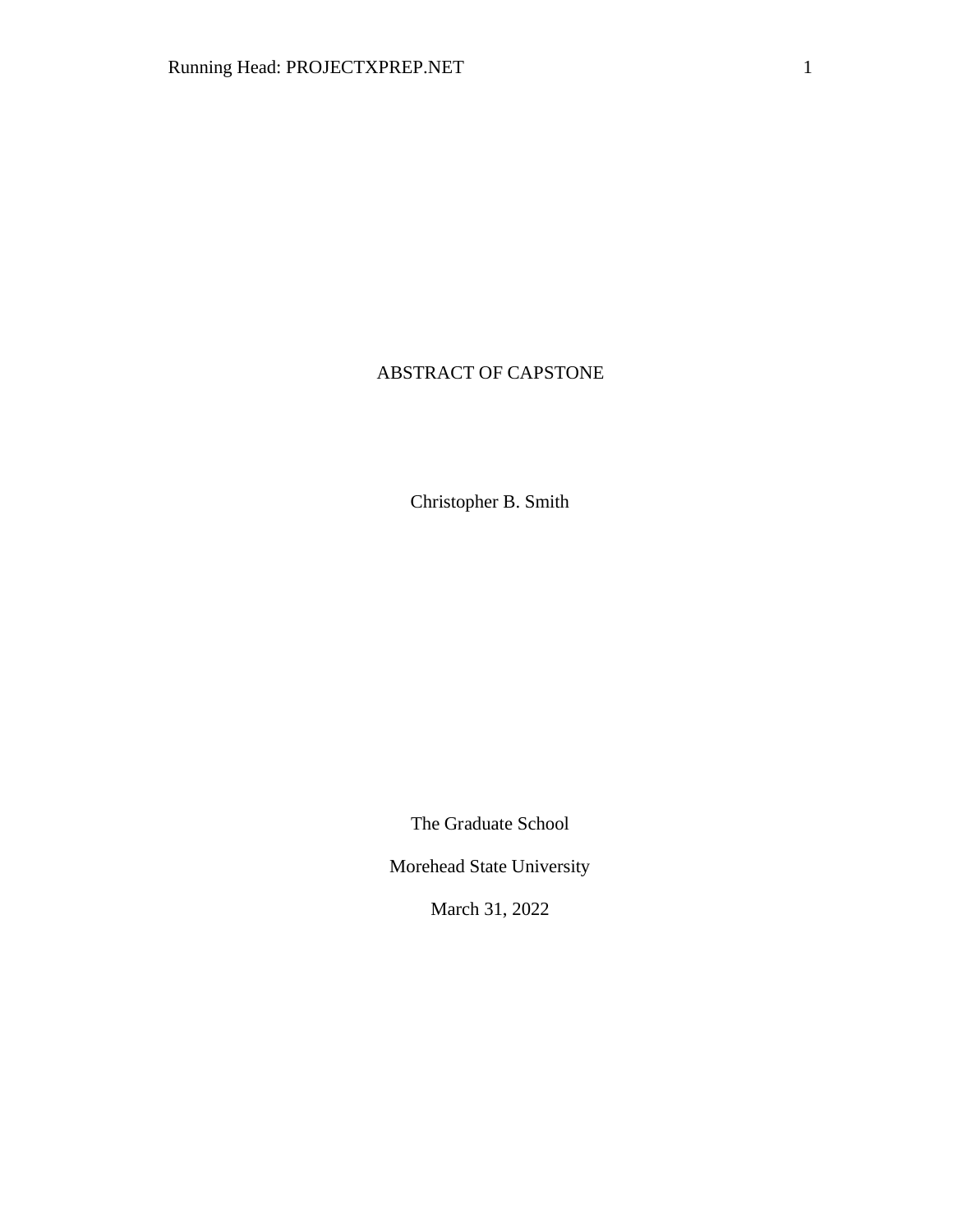## PROJECTXPREP.NET: THE DEVELOPMENT OF A PROJECT-BASED LEARNING RESOURCE WEBSITE

Abstract of Capstone \_\_\_\_\_\_\_\_\_\_\_\_\_\_\_\_\_\_\_\_\_\_\_\_\_\_\_\_\_\_\_\_

\_\_\_\_\_\_\_\_\_\_\_\_\_\_\_\_\_\_\_\_\_\_\_\_\_\_\_\_\_\_\_\_

A capstone submitted in partial fulfillment of the Requirements for the degree of Doctor of Education in the Ernst and Sara Lane Volgenau College of Education At Morehead State University

By

Christopher B. Smith

Williamsburg, Kentucky

Committee Co-Chairs: Dr. Lenora J. Justice, Associate Professor Dr. Daryl R. Privott, Associate Professor

Morehead, Kentucky

March 31, 2022

Copyright © Christopher B. Smith, March 31, 2022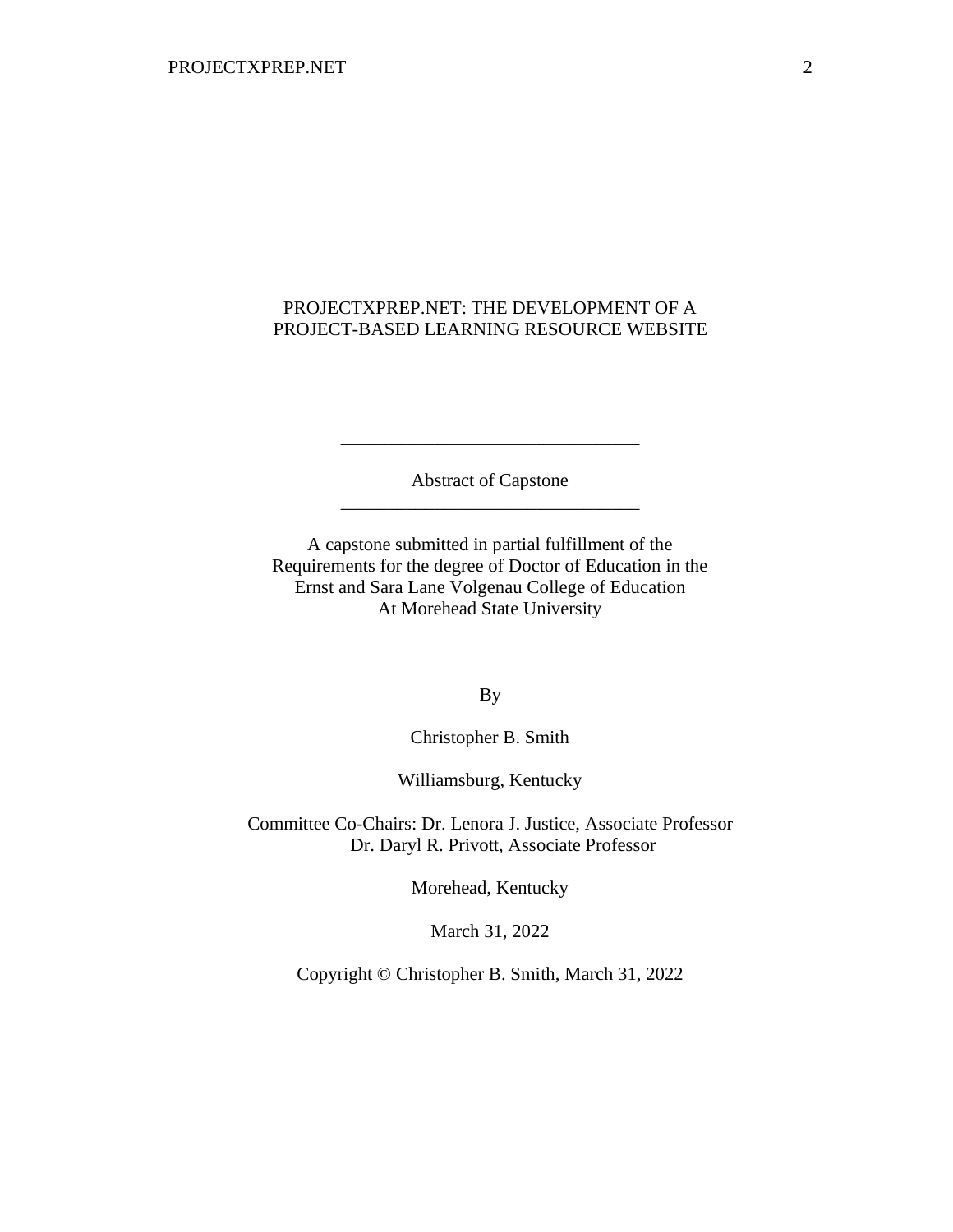#### ABSTRACT OF CAPSTONE

## PROJECTXPREP.NET: THE DEVELOPMENT OF A PROJECT-BASED LEARNING RESOURCE WEBSITE

Project-Based Learning has been a heavily debated topic in education for several years. The most recent push from multiple education departments highlights the need for a user-friendly online database. Although the Internet is filled with sites that provide many different instructors' options to develop or implement a Project-Based Lesson, there are not any websites specific to Kentucky educators.

ProjectXPrep.net is a website designed to assist instructors and students with developing and implementing a project-based lesson. This website provides a single resource and information point for the instructors and students to collaborate. The resources available on this website have been compiled from various sources and websites that focus on project-based lessons in classrooms in Area Technology Centers in Kentucky.

KEYWORDS: Project-Based Learning (PjBL), teacher-first approach, developing websites, implementing

> \_\_\_\_\_\_\_\_\_\_\_\_\_\_\_\_\_\_\_\_\_\_\_\_\_\_\_\_ Candidate Signature

> \_\_\_\_\_\_\_\_\_\_\_\_\_\_\_\_\_\_\_\_\_\_\_\_\_\_\_\_ Date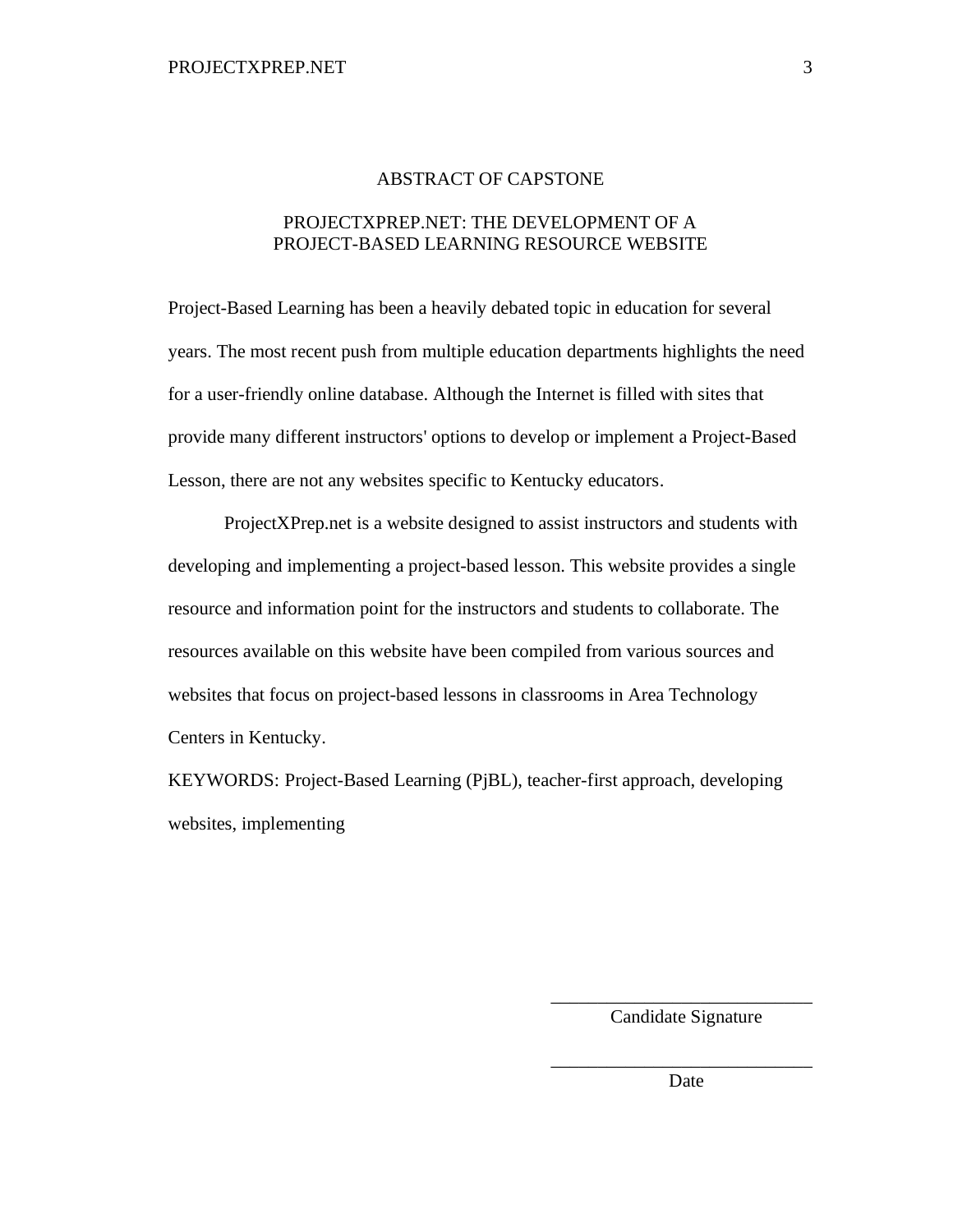#### PROJECTXPREP.NET: THE DEVELOPMENT OF A PROJECT-BASED LEARNING RESOURCE WEBSITE

By

Christopher B. Smith

Approved by

Dr. Sean Bailey Committee Member Date

\_\_\_\_\_\_\_\_\_\_\_\_\_\_\_\_\_\_\_\_\_\_\_\_\_\_\_

\_\_\_\_\_\_\_\_\_\_\_\_\_\_\_\_\_\_\_\_\_\_\_\_\_\_\_

\_\_\_\_\_\_\_\_\_\_\_\_\_\_\_\_\_\_\_\_\_\_\_\_\_\_\_

\_\_\_\_\_\_\_\_\_\_\_\_\_\_\_\_\_\_\_\_\_\_\_\_\_\_\_

\_\_\_\_\_\_\_\_\_\_\_\_\_\_\_\_\_\_\_\_\_\_\_\_\_\_\_

Dr. Ian Levstein Committee Member Date

Dr. Daryl R. Privott Co-Chair Date

Dr. Lenora J. Justice Co-Chair Date

Dr. Timothy Simpson Department Chair Date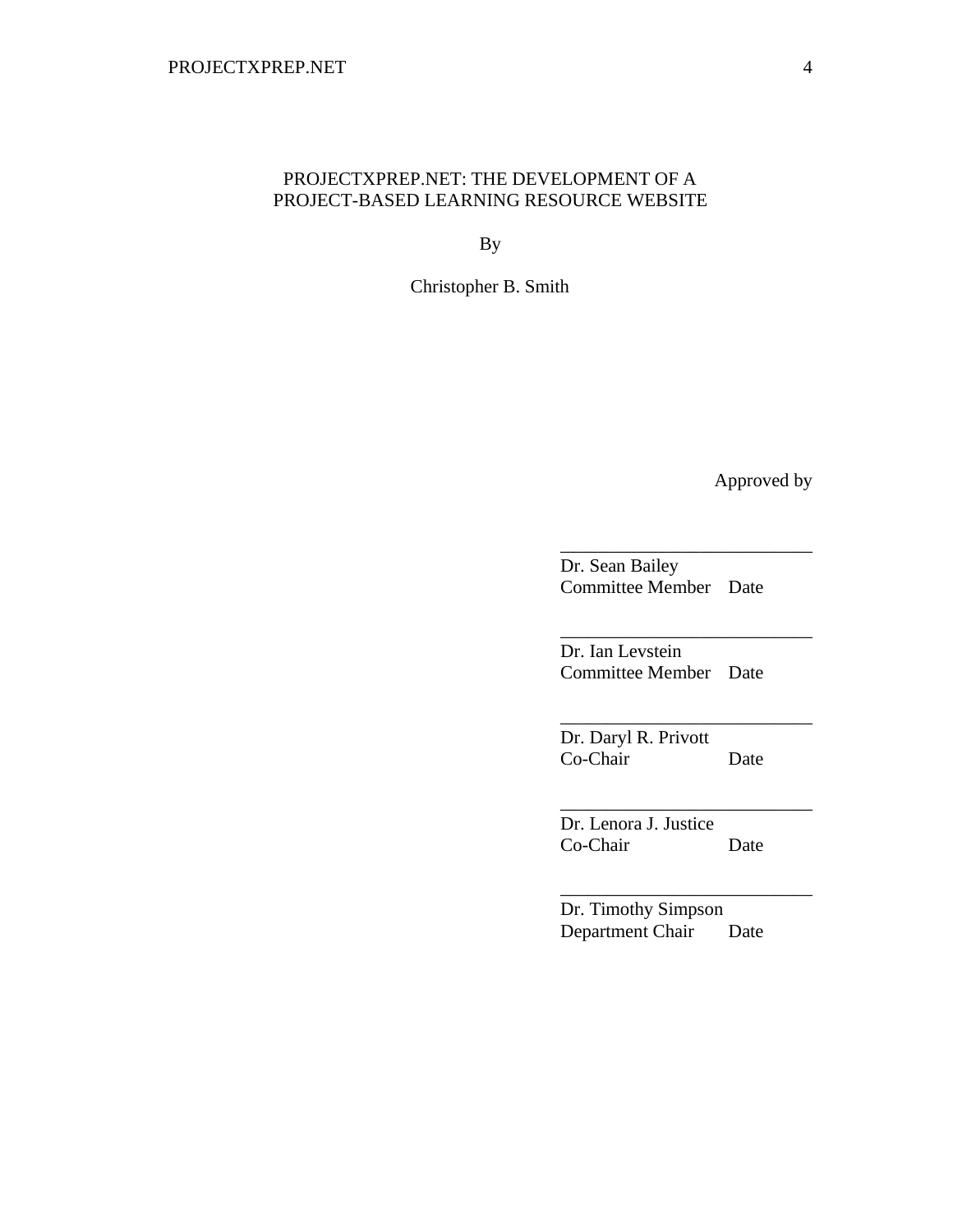## RULES FOR THE USE OF CAPSTONES

Unpublished capstones submitted for the Doctor's degree and deposited in the Morehead State University Library are as a rule open for inspection but are to be used only with due regard to the rights of the authors. Bibliographical references may be noted, but quotations or summaries of parts may be published only with the permission of the author, and with the usual scholarly acknowledgments.

Extensive copying or publication of the capstone in whole or in part also requires the consent of the Dean of the Graduate School of Morehead State University.

A library that borrows this dissertation for use by its patrons is expected to secure the signature of each user.

| <b>Name</b> | Date |
|-------------|------|
|             |      |
|             |      |
|             |      |
|             |      |
|             |      |
|             |      |
|             |      |
|             |      |
|             |      |
|             |      |
|             |      |
|             |      |
|             |      |
|             |      |
|             |      |
|             |      |
|             |      |
|             |      |
|             |      |
|             |      |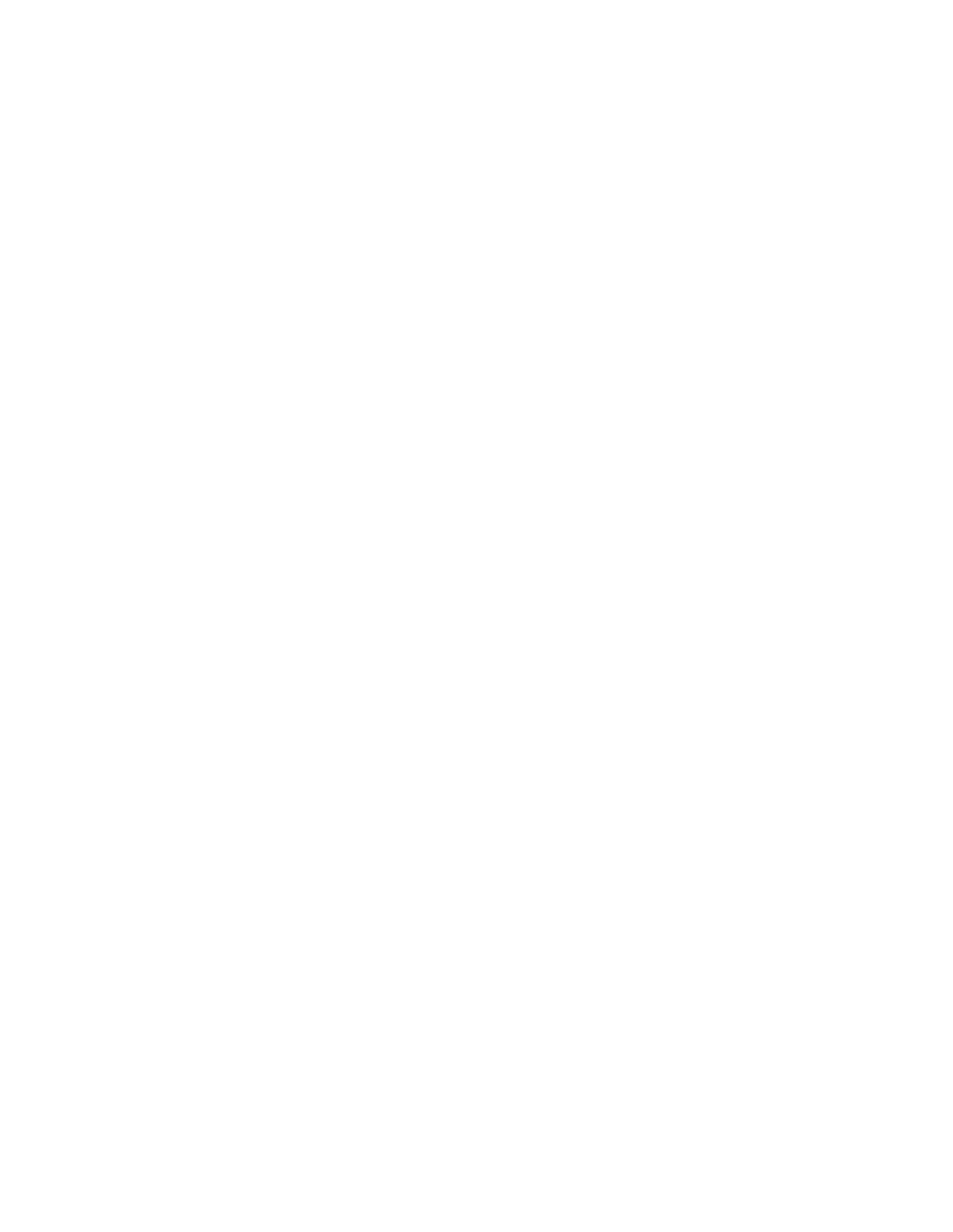# CAPSTONE

Christopher B. Smith

The Graduate School

Morehead State University

March 31, 2022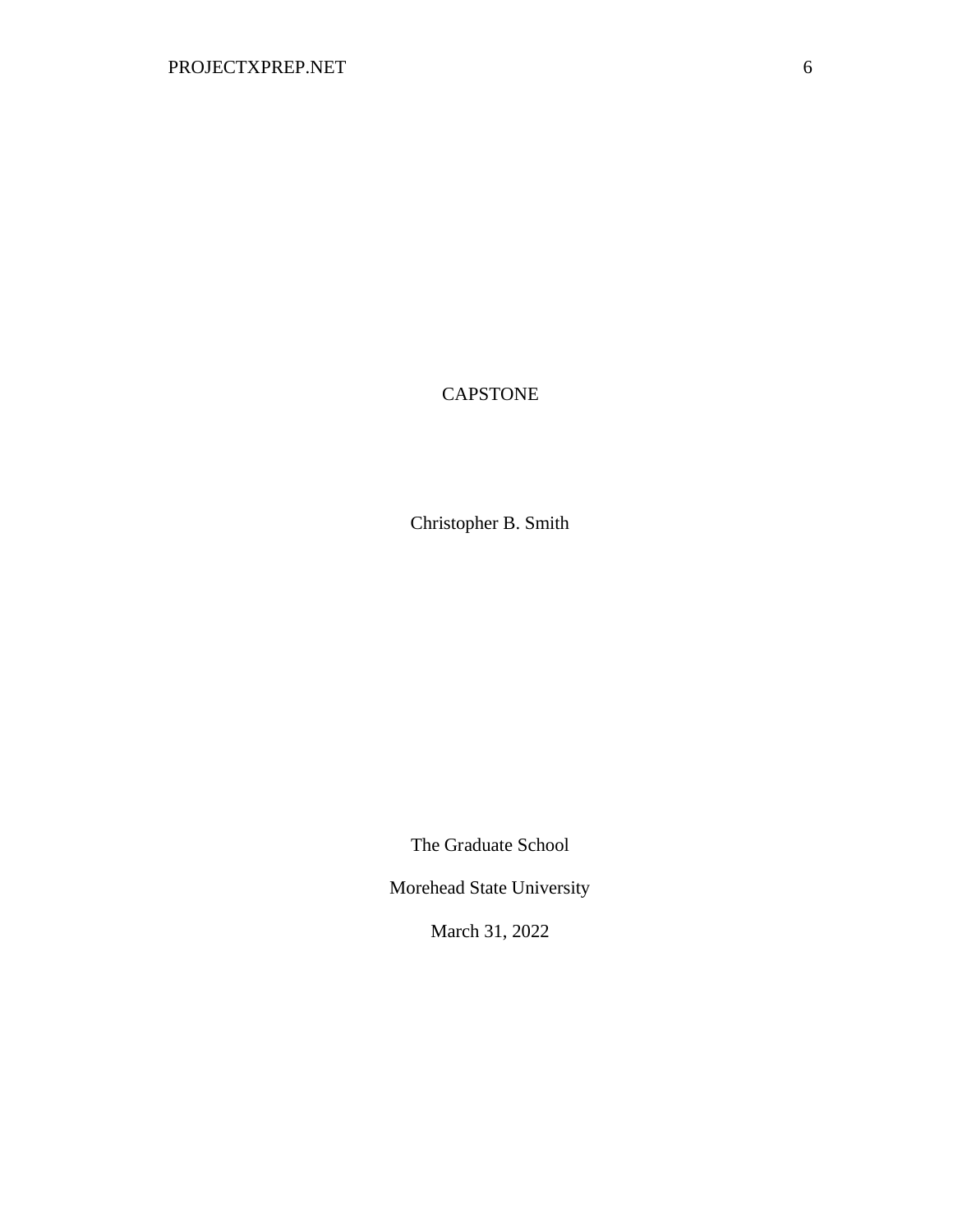## PROJECTXPREP.NET: THE DEVELOPMENT OF A PROJECT-BASED LEARNING RESOURCE WEBSITE

Capstone \_\_\_\_\_\_\_\_\_\_\_\_\_\_\_\_\_\_\_\_\_\_\_\_\_\_\_\_\_\_\_

\_\_\_\_\_\_\_\_\_\_\_\_\_\_\_\_\_\_\_\_\_\_\_\_\_\_\_\_\_\_\_\_

A capstone submitted in partial fulfillment of the Requirements for the degree of Doctor of Education in the Ernst and Sara Lane Volgenau College of Education At Morehead State University

By

Christopher B. Smith

Williamsburg, Kentucky

Committee Co-Chairs: Dr. Lenora J. Justice, Associate Professor Dr. Daryl R. Privott, Associate Professor

Morehead, Kentucky

March 31, 2022

Copyright © Christopher B. Smith, March 31, 2022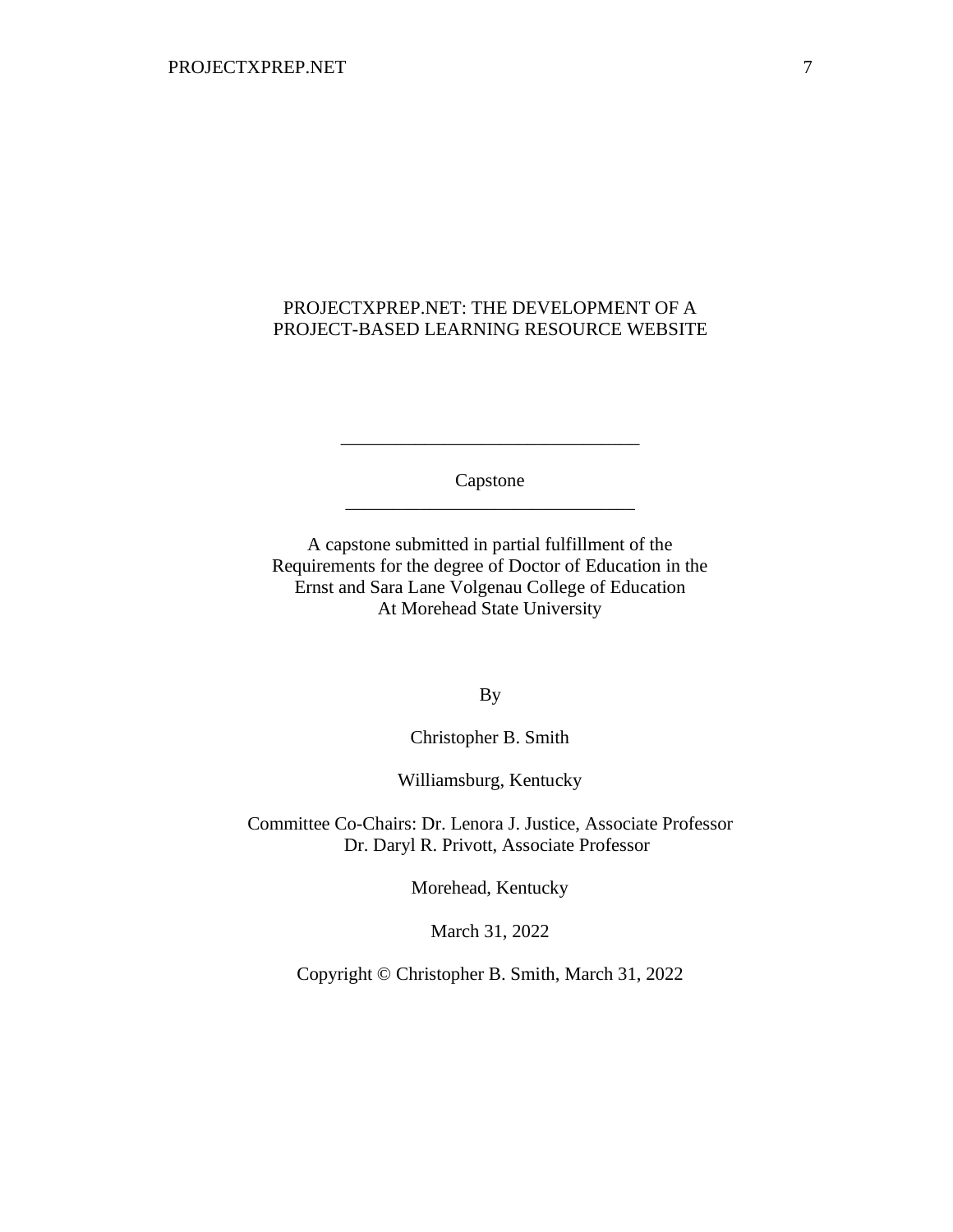#### DEDICATION

This capstone is dedicated to my best friend and most generous supporter, my beautiful wife. From the initial thought of starting this journey, she has been there, encouraging and supporting me every step of the way; during this multi-year endeavor, she has remained firm in her belief in me and my ability to complete this program. She has taken on so many extra tasks around the farm on top of working two jobs and taking care of anyone in need.

Tammy, your love and support mean more to me than you will ever know. There are no words that can honestly describe my love and admiration for you. You have always been there as my most generous supporter and friend. I love you, baby, Chris.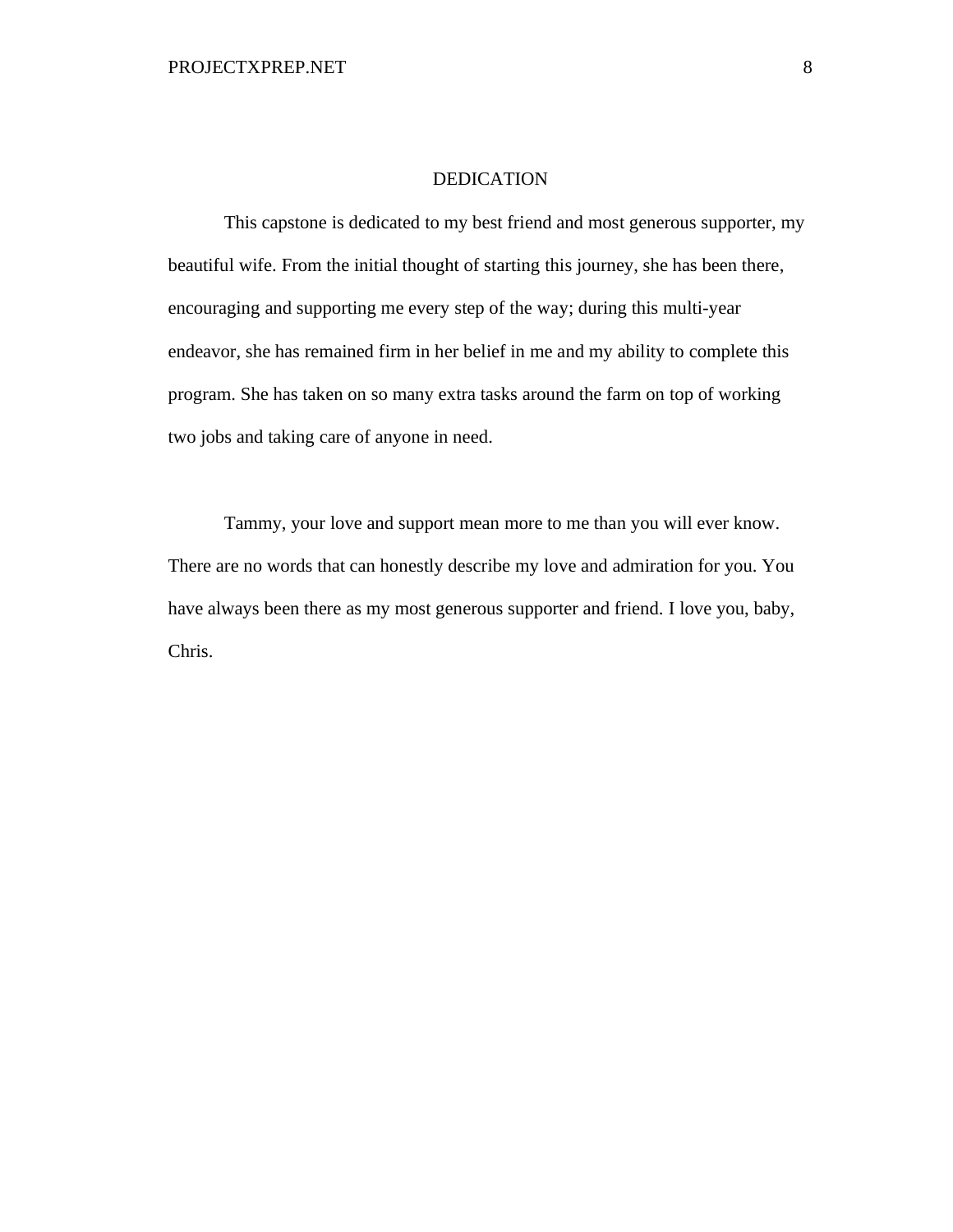#### ACKNOWLEDGEMENTS

Many people deserve acknowledgment for their role in my doctoral journey. First and foremost, my wife has been my rock during this endeavor. Tammy, words cannot express my thankfulness to you for the support and time you have given me to pursue and accomplish this goal.

I cannot say thank you enough to my doctoral committee. Dr. Sean Bailey, Dr. Ian Levstein, and Dr. Daryl R. Privott, your generous gifts of time and advice are very much appreciated. To my doctoral chair, Dr. Lenora J. Justice, who is not only my doctoral chair but has become a dear friend and mentor. Your ability to mold students into doctoral candidates is impressive. I honestly cannot thank you enough for the encouragement and support that has pulled me through this program. You are a hero to me, and I thank you. I would also like to mention the late Dr. Shane Shope. Your loss during this journey has affected me very deeply. I know that I was very blessed to have had a chance to work with you on my capstone.

To my doctoral cohort "Platoon," Thank you to each of you for your support during this journey. To the ragtag group "Power Rangers," Wow, you have been the greatest. Each of you brings something different to the table, and I know that you all will accomplish great things. One day I will be able to say, "I know that person" because you all are change-makers.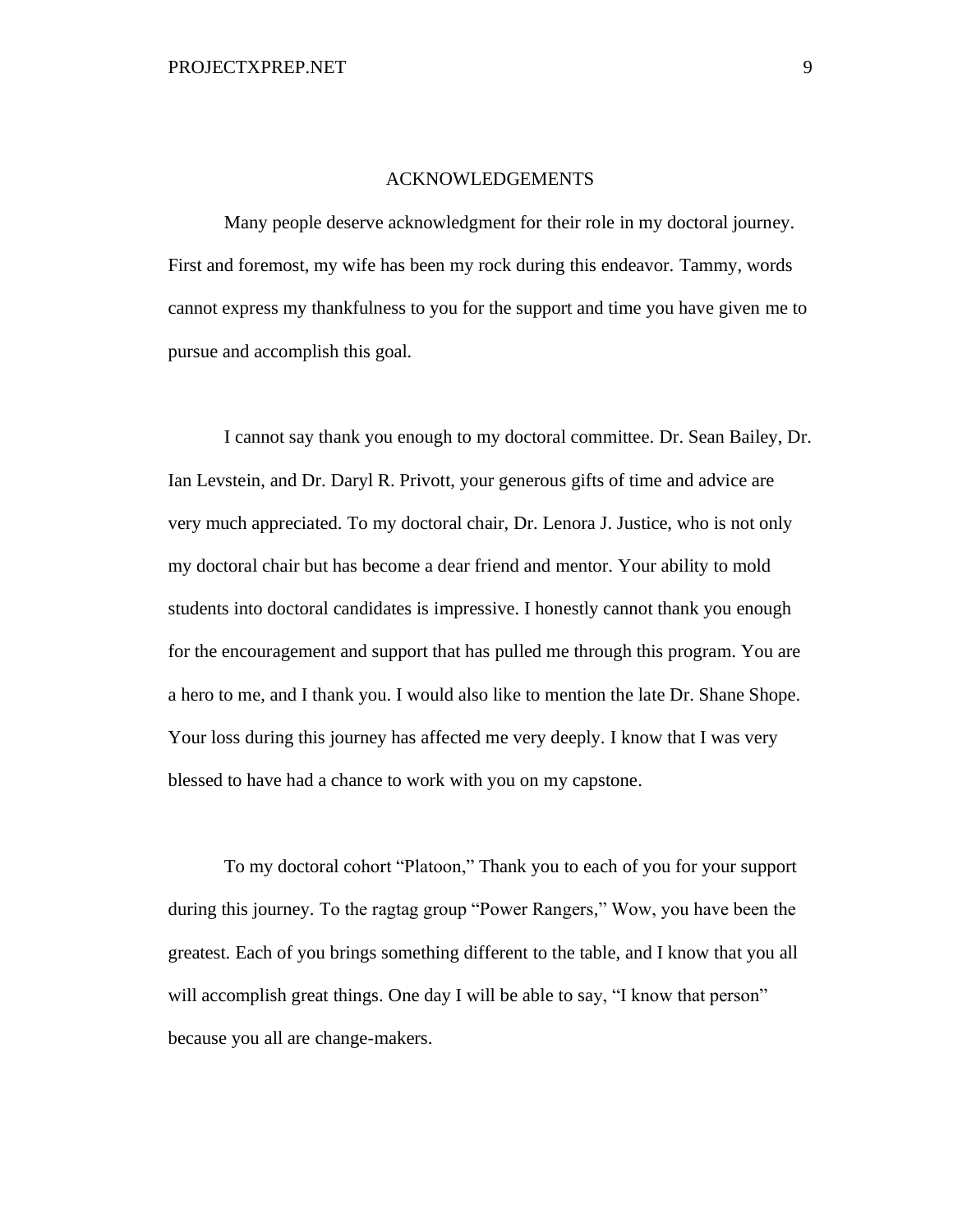## TABLE OF CONTENTS

| <b>Executive Summary</b>                                | 13 |
|---------------------------------------------------------|----|
| What Is the Core of the Capstone?                       | 13 |
| Whom Is the Capstone Meant To Impact?                   | 13 |
| Plan for Implementation                                 | 16 |
| <b>Tentative Timeline</b>                               | 16 |
| Why Were This Capstone And Related Strategies Selected? | 17 |
| Project-Based Learning                                  | 17 |
| <b>Barriers</b>                                         | 20 |
| How Was the Capstone Created?                           | 20 |
| Technology                                              | 23 |
| <b>Technical Documentation</b>                          | 24 |
| Intended impact of the capstone                         | 27 |
| <b>Technical Documentation</b>                          | 27 |
| <b>Business and Industry</b>                            | 28 |
| Limitations of the study                                | 29 |
| Reflections                                             | 29 |
| Capstone Project                                        | 30 |
| Home Page                                               | 30 |
| Project Upload Page                                     | 32 |
| <b>Chat Page</b>                                        | 33 |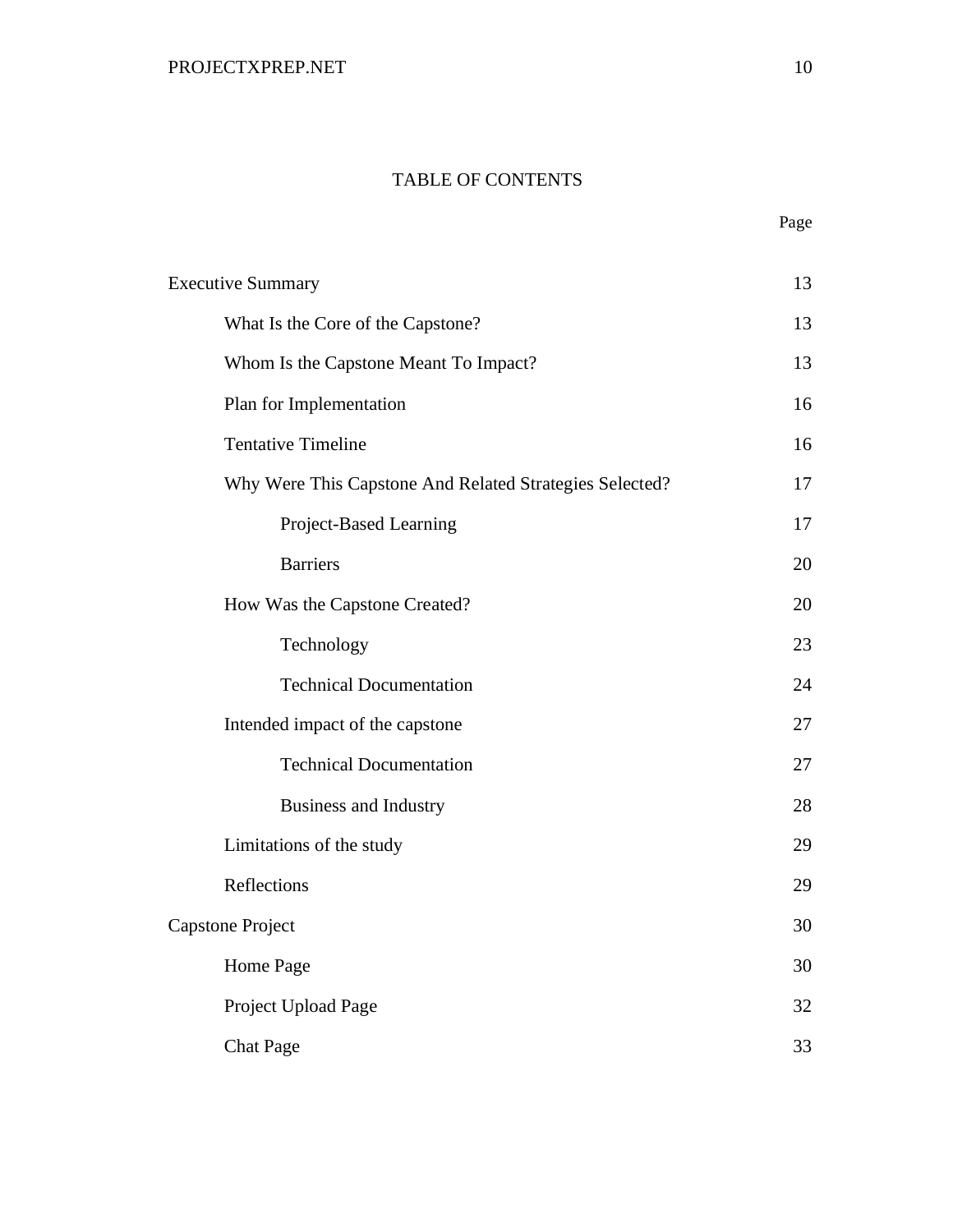|            | Database Page             | 34 |
|------------|---------------------------|----|
|            | <b>PBjL Websites Page</b> | 35 |
|            | PBjL Templates Page       | 36 |
| References |                           | 37 |
| Vita       |                           | 38 |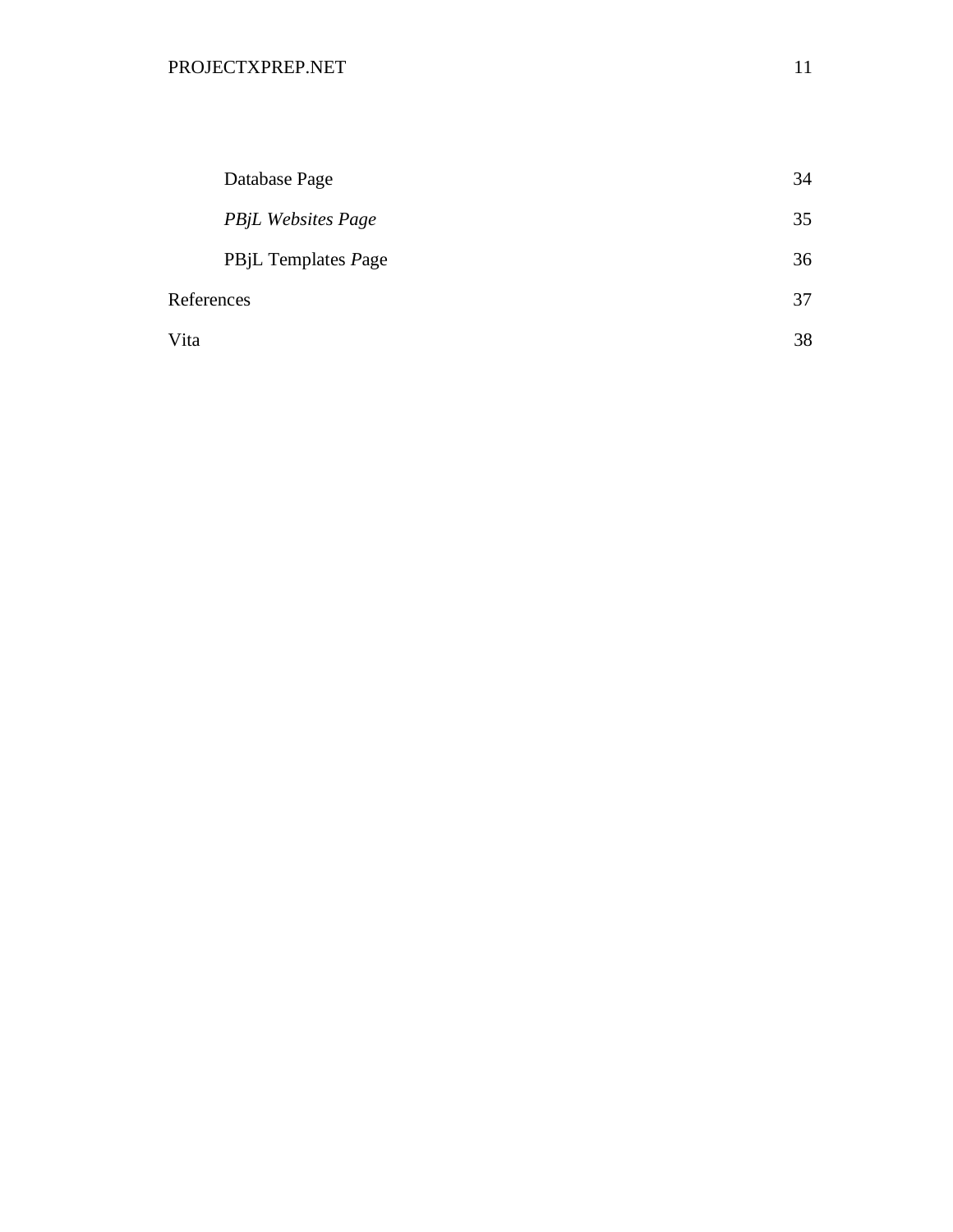## LIST OF FIGURES

| Figure 1 Home Page           | 31 |
|------------------------------|----|
| Figure 2 Project Upload Page | 32 |
| Figure 3 Project Chat Page   | 33 |
| Figure 4 Database Page       | 34 |
| Figure 5 PBjL Websites Page  | 35 |
| Figure 6 PBjL Templates Page | 36 |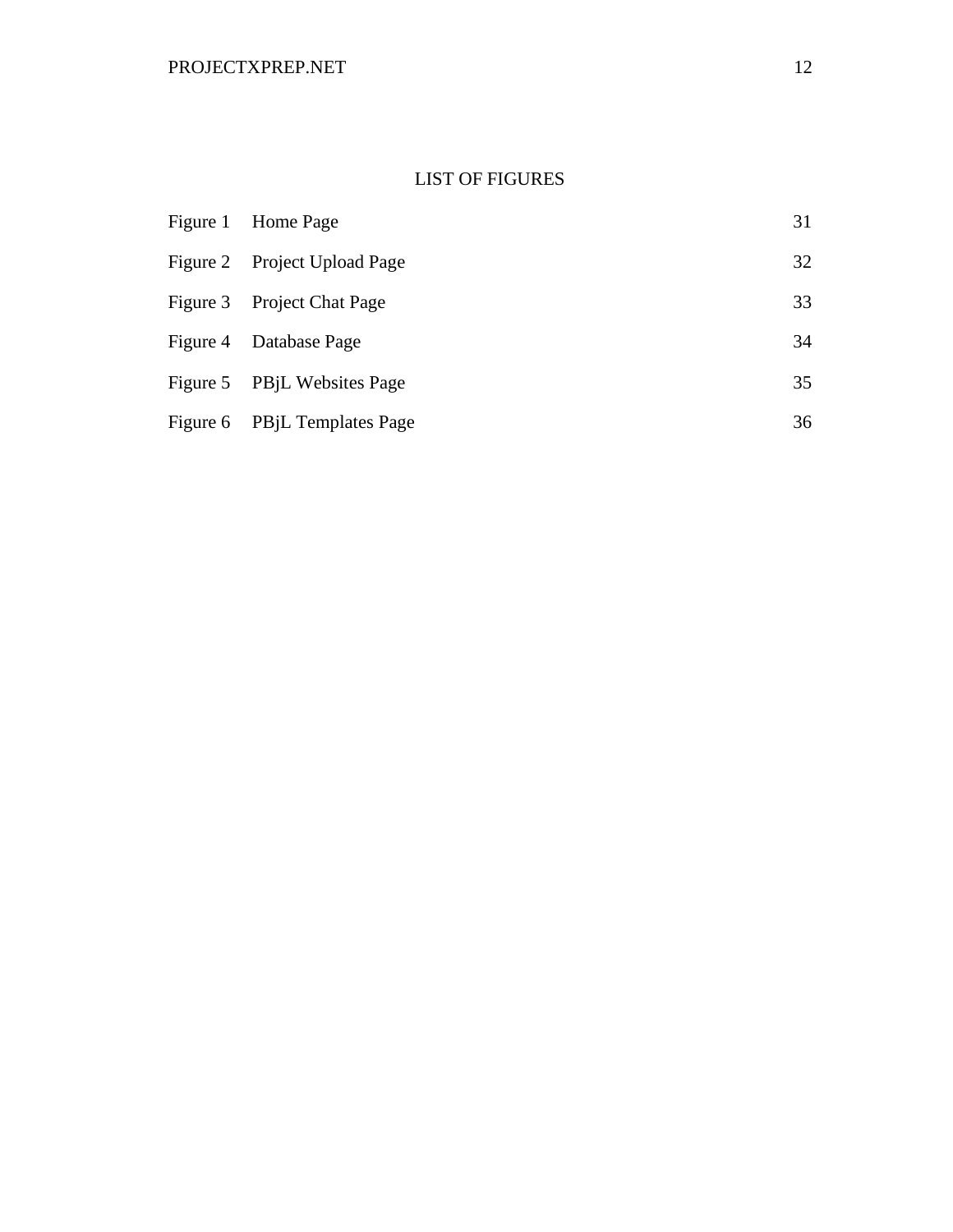#### **Executive Summary**

#### <span id="page-13-1"></span><span id="page-13-0"></span>**What Is the Core of the Capstone?**

Project-Based Learning (PjBL) is not unlike a capstone. It is not about a single task or lesson. Rather, it is a method of teaching that engages students in real-world projects, where students are challenged with questions or problems that involve problem-solving and critical thinking (Wardani et al. 2020). This method of teaching can improve students' academic performance, give students real-life experiences, and help build problem-solving skills. However, many teachers are not equipped with the tools or information needed to successfully implement project-based learning in their classrooms.

<span id="page-13-2"></span>The core of this capstone project is the research-based development of ProjectXPrep.net, a Project-Based Learning (PjBL) website that will promote the use of PjBL in schools and classrooms in Area Technology Centers in Kentucky and, potentially, other schools across the nation. The project combines PjBL learning resources in one central website, accessible to teachers, students, and administrators. Teachers will have a resource to refer to for best practices on PjBL implementation. Students will have a new medium through which they can learn essential workplace skills, such as communication and managing deadlines. School administrators will have the ability to monitor the progress of each project. In addition, given that research shows that an open channel of communication with low-performing students helps with project success (Susumago, 2019), the website includes a chat feature for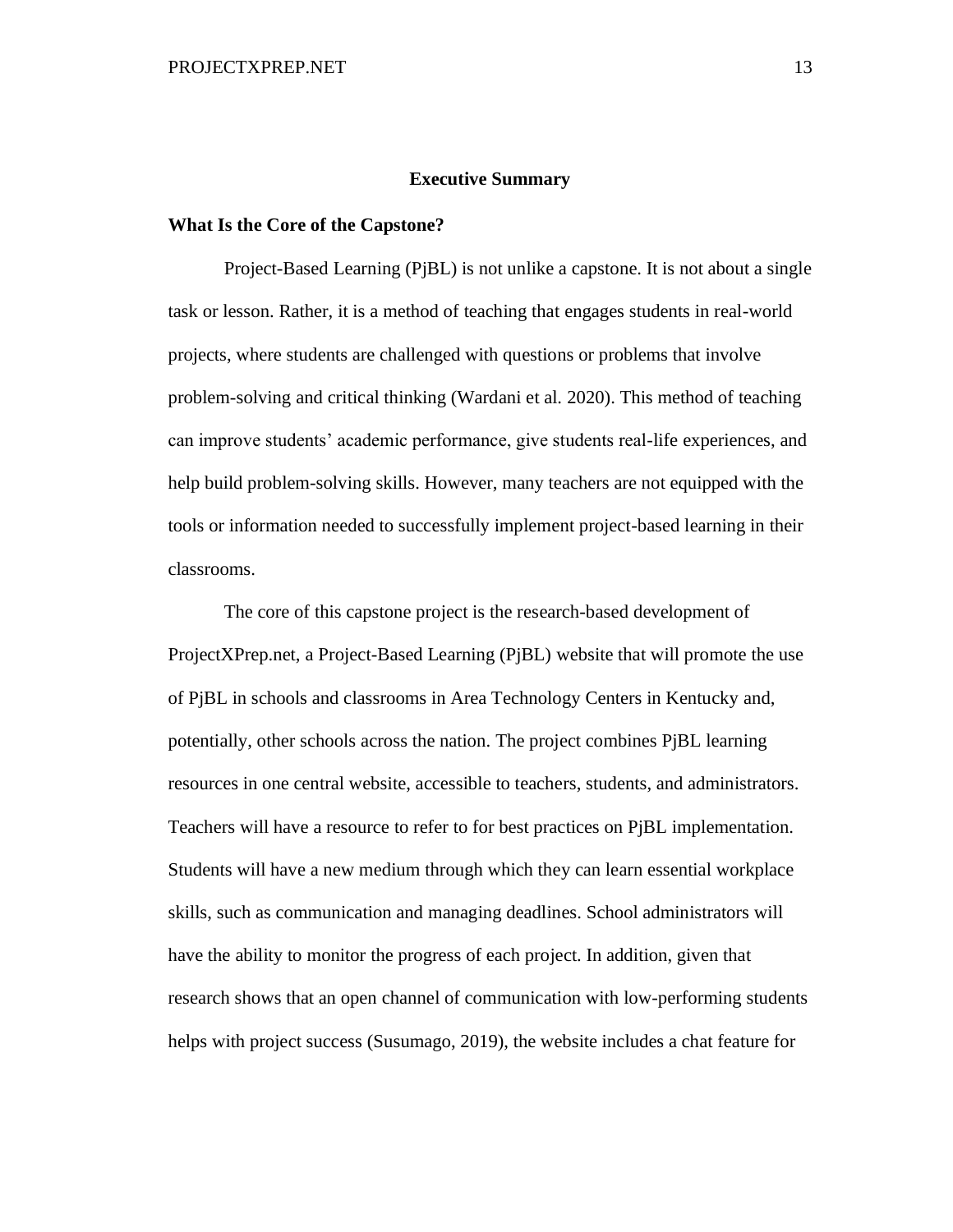teachers, students, and administrators to quickly communicate during the course of a project. Finally, this Creative Commons tool for K-12 teachers and administrators includes resources that are essential to developing and effectively using PjBL in the classroom, including training staff on PjBL best practices. Once implemented, a database to archive PjBL projects and best practices can be created to store and share PjBL with teachers for future reference.

#### **Whom Is the Capstone Meant To Impact?**

This capstone is meant to impact teachers, students, and administrators. More specifically, the development of ProjectXPrep.net is intended to help instructors, students, and school administrators in Area Technology Centers in Kentucky and beyond understand and use PjBL. The PjBL website, ProjectXPrep.net, can help teachers manage PjBL lessons and store past lessons in a central shared location. Teachers implementing PjBL lessons often rely on partnerships with business and industry contacts. By working with these partnerships, the application of PjBL helps to strengthen the relationship between the programs, business and industry. It also draws potential employers to communities, and could possibly help programs gain much-needed support through donations of funds and items.

Exposing students to PjBL opens them up to an experience that can help them to succeed. The researcher has had positive results using PjBL in my classes. It was exciting to witness increased student motivation and participation with the implementation of PjBL. Duke et al. (2020) suggested that PjBL can improve student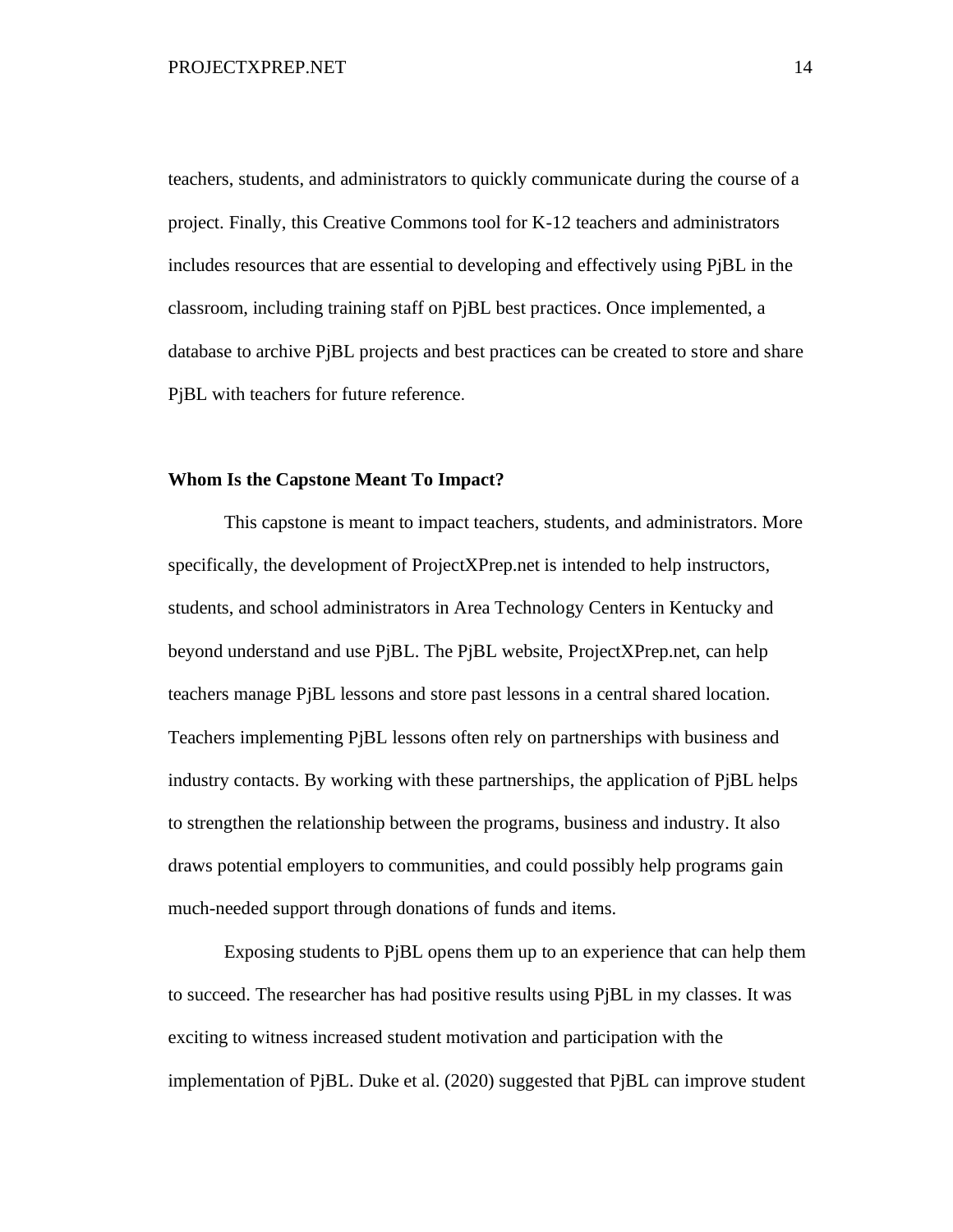learning and motivation by exposing students to real-world projects. An empirical study of graduates from Worcester Polytechnic Institute (WPI, 2020) provides evidence of the effectiveness of PjBL in lifelong professional and personal benefits. These long-term benefits include, but are not limited to, having different perspectives when addressing issues, strong personal character, and problem-solving skills (Lifelong project impact, n.d.).

As a career and technical education instructor, one of the most challenging tasks is assisting students in finding a career path where they can succeed. Students with experience with PjBL have had the opportunity to gain knowledge and skills that are needed in the 21st century, such as critical thinking, communication, and a positive work ethic (Swartz, 2020). D'Antoni (2019) stated that students report seeing essential connections between the skills students learn from PjBL lessons and what is needed by business and industry. These connections help students make informed decisions about life after high school.

Incorporating PjBL into schools gives the administrators a great opportunity to invite community members to participate in the PjBL lessons through the chat page. School administrators can use the website to monitor the progress of PjBL lessons in their schools. Administrators can also use the site to train new teachers about PjBL.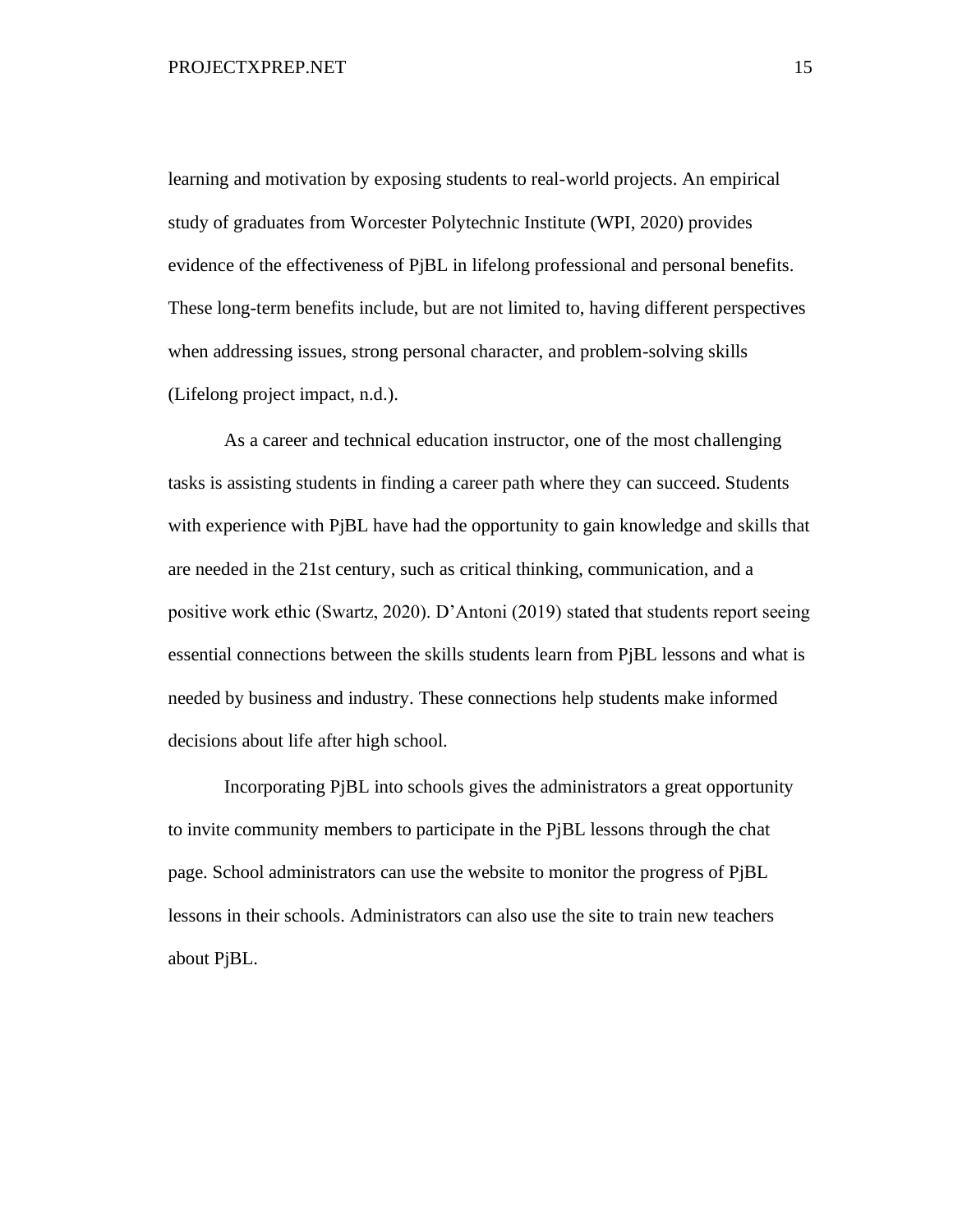#### <span id="page-16-0"></span>**Plan for Implementation**

The preliminary design for the ProjectXPrep.net website has been completed. Upon successful defense of the capstone, the site will be built-out and flight-tested with a group of previously trained PjBL teachers, school administrators, and officials from the Kentucky Department of Education/Office of Career and Technical Education (KDE/OCTE). This test group will create a rubric to critique the website for ease of use and visual appeal. When this critique is completed, an administrator from KDE/OCTE and a PjBL trainer will review the suggestions and recommendations, and work with the test group to discuss, respond to, and prioritize the findings.

Once the modifications are completed, the website will be launched for use at all Kentucky Area Technology Centers and locally-operated Career and Technical Centers. As PjBL lessons are added to each category in the database, it is expected that the use of the website will increase.

Tentative Implementation Timeline

Completed:

- January 2020 thru August 2020
	- o Researched various PjBL formats and standards
	- o Compiled technical documentation for PjBL
	- o Researched various PjBL websites
- August 2020 thru August 2021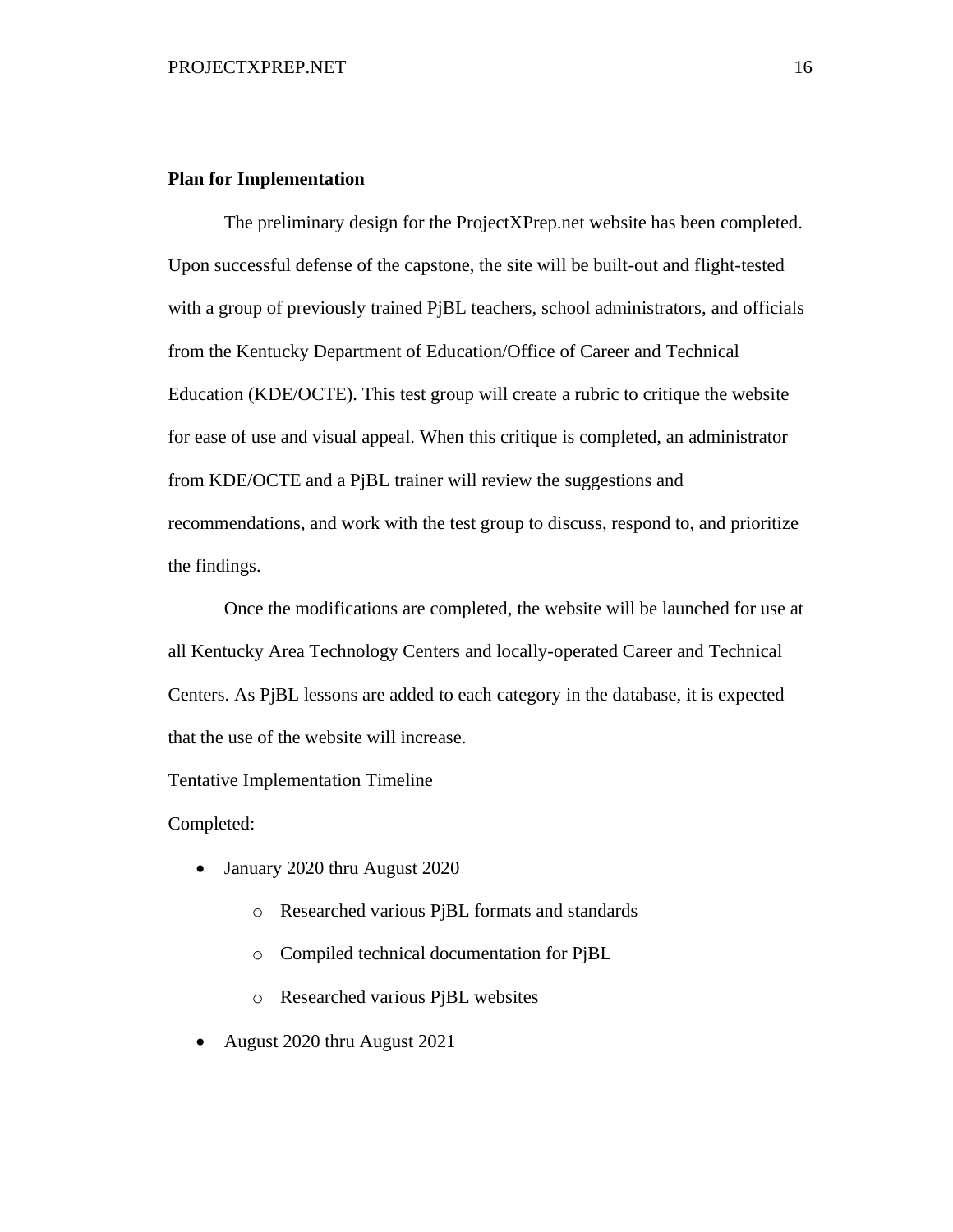- o Researched various website and application building programs/software
- o Decided on Google Sites for the website platform
- August 2021 thru January 04, 2022 The design and development of the initial version of ProjectXPrep.net were completed.

To be completed after successfully defending the capstone:

- <span id="page-17-0"></span>• Site test. A pilot test will be completed by teachers, school administrators, officials from KDE/OCTE, and PjBL trainers.
- Site evaluation. A focus group consisting of an administrator from KDE/OCTE and a PjBL trainer will provide feedback on changes needed before the website is published for use.
- Website revision. All changes recommended will be made at this time.
- Full website launch. The website will be launched for public use by instructors and students within KDE/OCTE. Over time, the site will be improved based on feedback, and hopefully, be available to more schools in the future.

#### <span id="page-17-1"></span>**Why Was This Capstone and Related Strategies Selected?**

#### *Project-Based Learning*

Many scholars credit John Dewey as the founder of Project-Based Learning (Pieratt, 2010). Dewey's philosophy on learning promoted the idea that learning happens when students are involved in real-world tasks. Dewey (2017) suggested that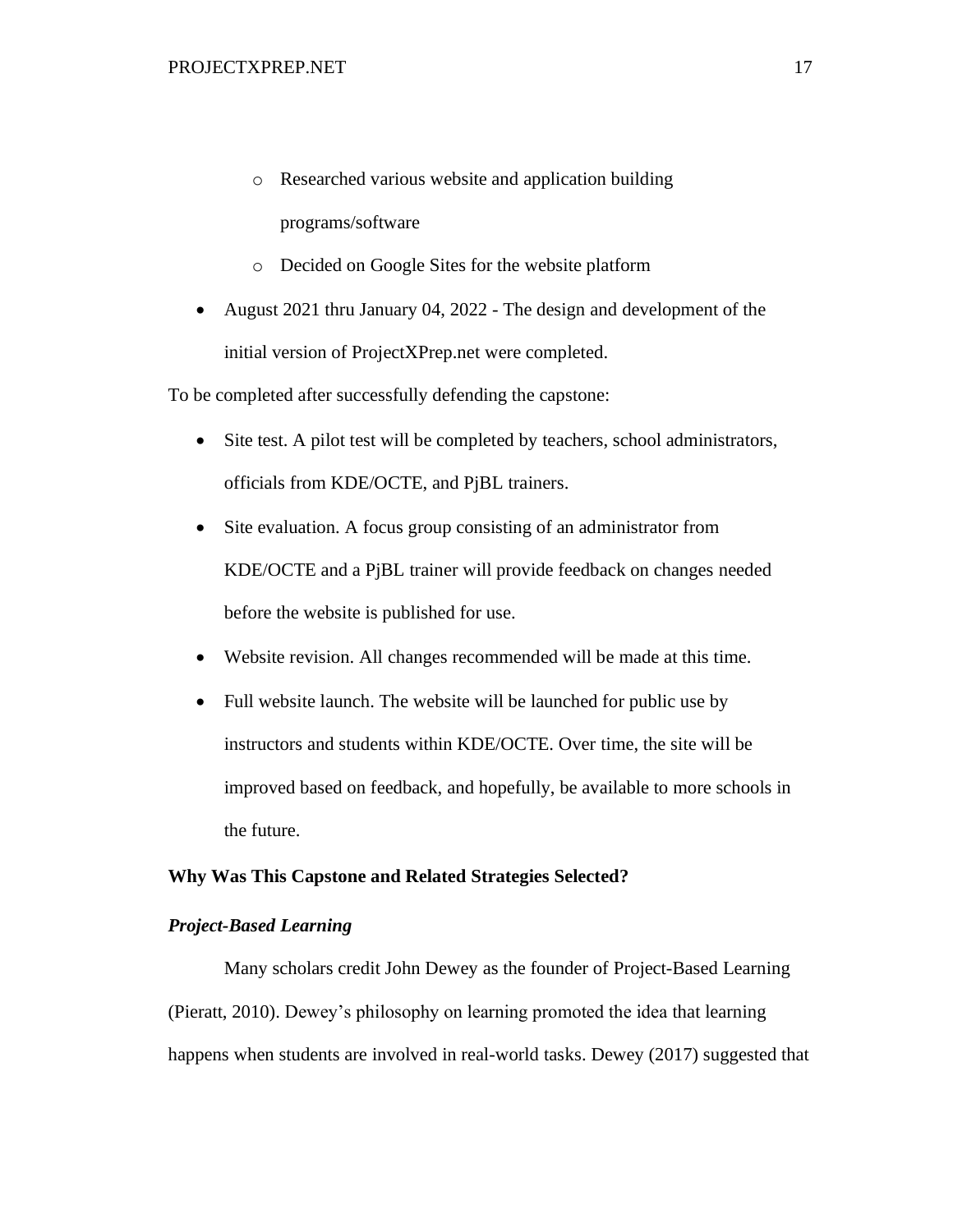the philosophy he proposes supports a "fundamental unity in the idea that there is an intimate and necessary relation between the process of experience and education" (p. 216).

The origins of PjBL can be traced back to 1969 when McMaster University School of Medicine created an educational experience for 20 students known as problem-based learning (Servant-Miklos, 2019). Although the terminology ("problem-based learning" and "project-based learning) has slight variations, the concept and philosophy remain the same. Wardani et al. (2020) defined (PjBL) as a method of teaching that engages students in real-world projects, where students are challenged with questions or problems that involve problem-solving and critical thinking skills; it is not a single task or a lesson. Project-Based Learning can improve students' academic performance, give students real-life experiences, and help build problem-solving skills.

What are the characteristics and documentation of good PjBL? To answer this, we must first understand the difference between PjBL and a class project. Students have been working on projects in classes for decades. It is a model well-embedded in our educational system, where a teacher instructs students on how to solve a problem or build an item. The focus is usually on the problem or the final product. Generally, students complete these projects individually, and the project remains in the "school" world (Revelle et al., 2019).

A key difference with PjBL is that it is student-driven as opposed to teacherdriven. The students must "inquire" about a project and use critical thinking skills to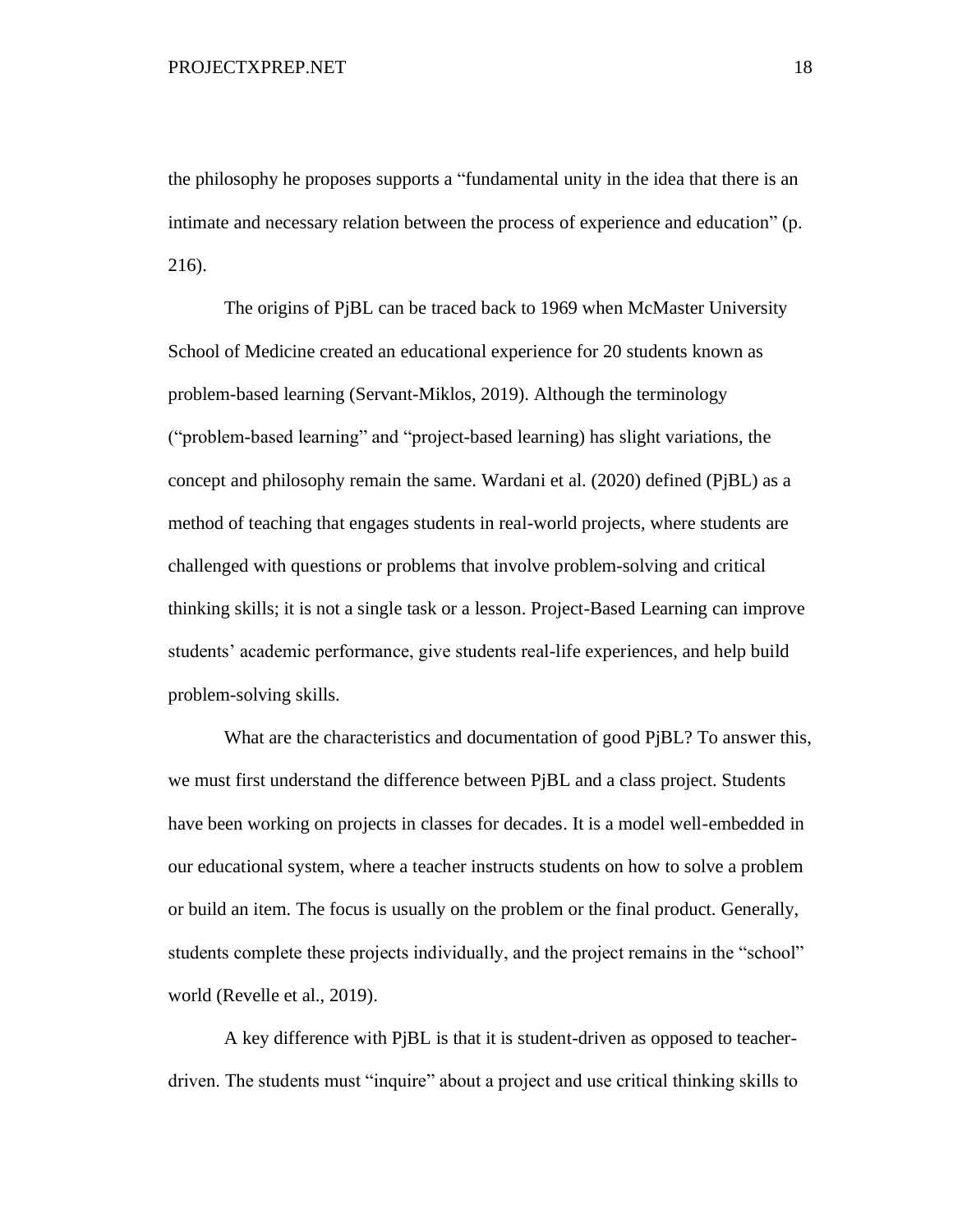#### PROJECTXPREP.NET 19

develop solutions. The focus is usually on the product and the process. The project has to have real-world context and application, and the results or projects are shared beyond the classroom with a public audience, including members of the business sector. ("Doing a project" vs. project-based learning, n.d.).

In my previous role as a career and technology educator, I was hesitant to try PjBL because I did not think that it would be worth the effort. However after I implemented PjBL, I was unquestionably impressed by the positive outcomes. I witnessed individual student growth, as well as growth while the students were working in groups. The students enjoyed being challenged by a project instead of just learning a task. It was exciting to watch how they enjoyed taking on different roles or duties that were part of any project. Each role encompassed various skills, such as management and teamwork. Some students completely changed their career aspirations because they discovered and fell in love with a new career during a PjBL lesson. They were much more engaged and motivated whenever I taught a PjBL lesson. As a teacher and administrator, this motivated me to seek out better methods and resources to use during my PjBL lessons. Ultimately, PjBL has changed my teaching philosophy because I have personally witnessed the positive effects that it has on students' lives. Resources such as lesson plan templates, PjBL rubrics, and example PjBL lessons will make incorporating PjBL into the classroom much easier for the teacher.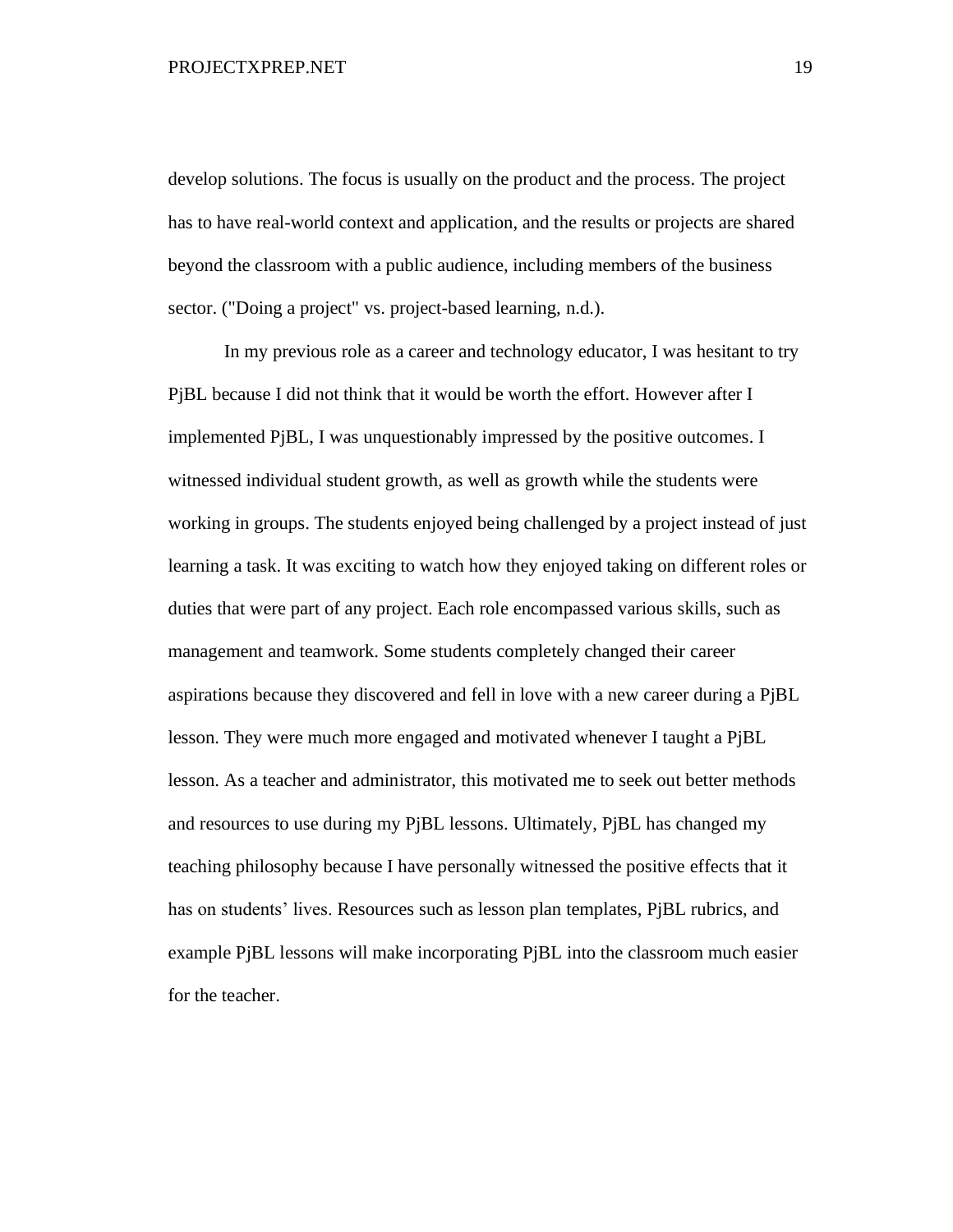#### <span id="page-20-0"></span>*Barriers*

As I experienced, teacher motivation is one barrier that administrators face when introducing PjBL in schools. This motivational barrier is directly due to a lack of resources and examples available to teachers (Moore, 2019). Since PjBL is a new concept, there is a lack of PjBL practical models in many program areas for teachers and administrators. While discussing PjBL issues with fellow educators, they agreed that the majority of resources currently available are overwhelming and complicated. Teachers and principals have complained that the format and application are too confusing and time-consuming for students and teachers.

In my own experience, as a teacher trying to incorporate PjBL lessons into my classroom, it was difficult to locate resources such as teaching templates, rubrics, and examples. Many of these resources are spread across different websites. One of the most frustrating barriers was the lack of example projects in specific content areas. Ultimately, whenever I decided to teach a PjBL lesson, I had to create it. If a database or archive of models had been available, I could have modified a project to meet my specific requirements.

<span id="page-20-1"></span>In my current role as a Principal of an Area Technology Center, I observed (and empathized with) the added stress that teachers experienced when trying to implement a PjBL lesson. While I was in the process of creating the website, I kept that stress in mind, as I reflected on the problems and issues that I had discussed with fellow educators and administrators. In the hope to alleviate stress, it has been my goal to create and implement something that was expandable and easy to use.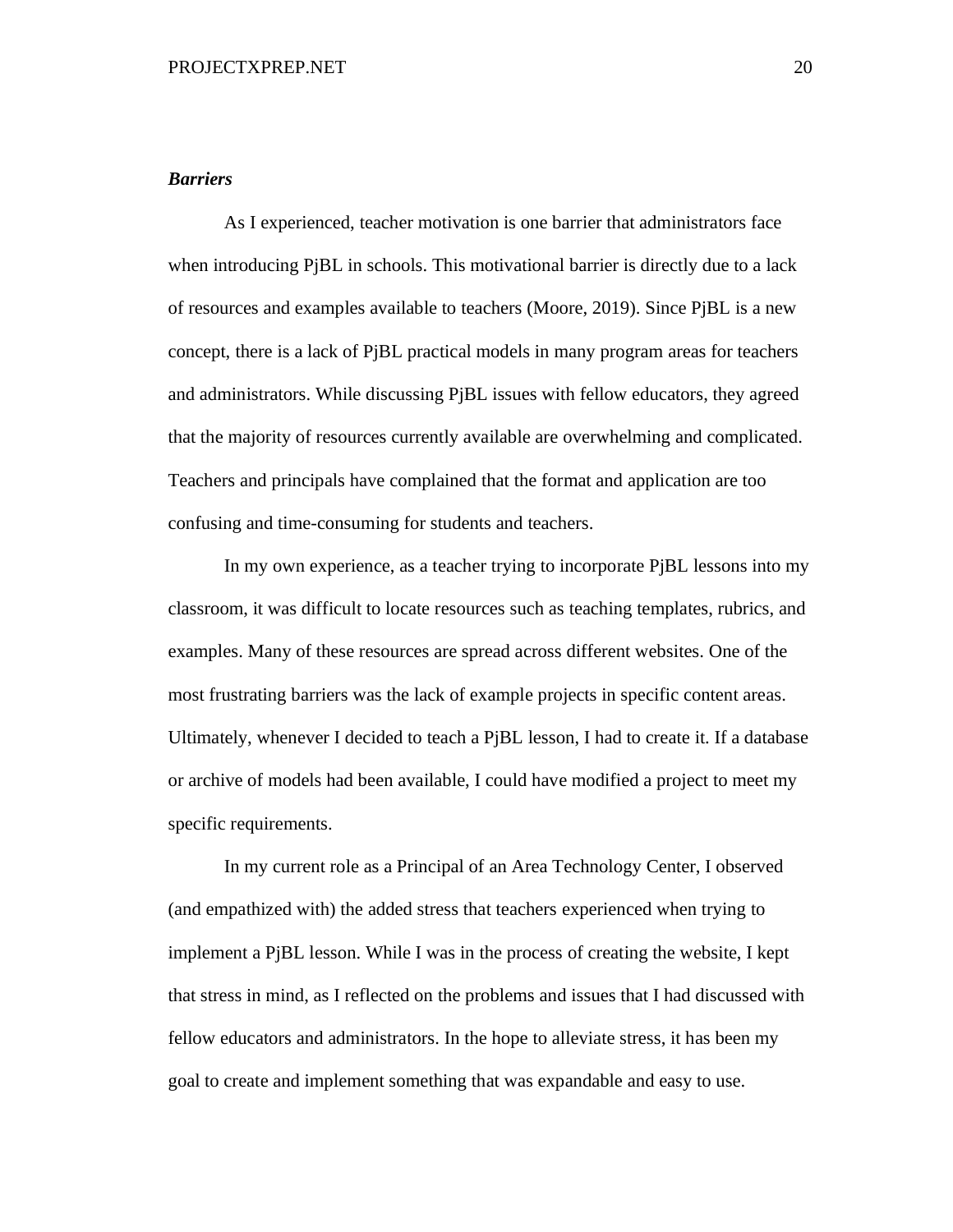#### **How Was the Capstone Created?**

Website development is a combination of technology and art. Today, it is easy for a person to create a website using a content management system (CMS). You no longer need a third party like a webmaster to post content for you, which is a huge step forward in web development (Kumbhar, 2020). With just a few little clicks, an organization, team, or department can collaborate, post, and edit a website. In particular, Google Sites provides numerous options to make one's site customized and unique. A majority of businesses and institutions use Google Sites to build and manage their intranets and internal project sites. They are able to create secure web pages with Google Sites, which have the capacity that ranges from customer extranets, intranets, or team projects.

Another benefit of Google Sites is that one does not require web design experience or HTML coding to get his/her site up and running. These features are required in other website platforms, making a lot of people opt to use Google Sites. With Google Sites, I might use its cloud-centered capability to centralize my spreadsheets, presentations, slideshows, document, and videos (Lindoo, 2009). Google Sites have Google business applications that are fully hosted. One does not require servers to maintain or software to deploy.

One has a full documents safety control integrated system by using Google Sites. My data remains protected and Google has pledged to respect the confidentiality of information kept in their systems. This website operating system provides end-users the ability to manage website sharing permission across different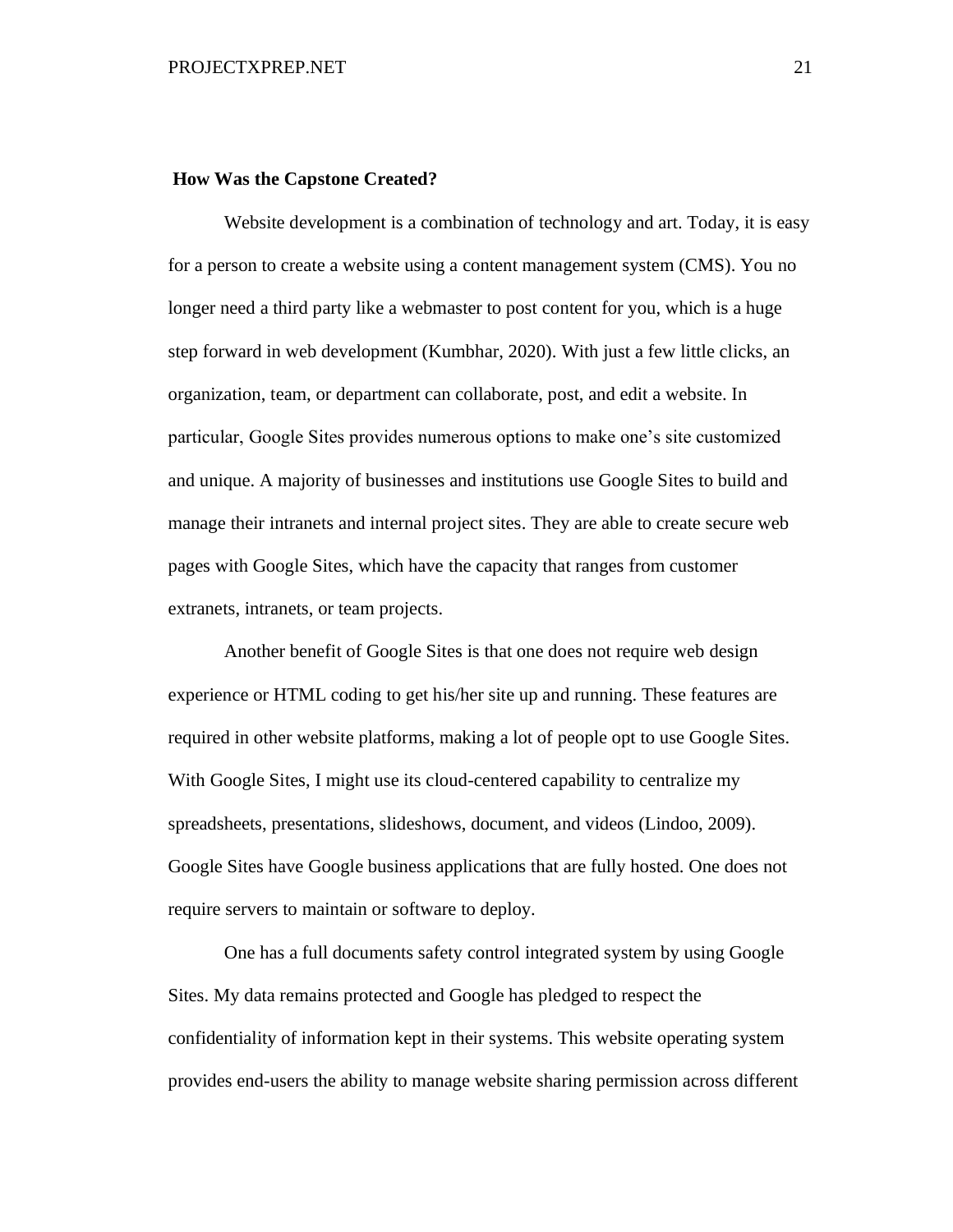users and authors might revoke and share file admittance at any time, which assists keep information safe compared to other services. Also, Google Sites site-level protection controls and functionality with the system is Google's safety objective made with a multi-layered protection strategy that offers controls at numerous levels of data transfer, storage, and access.

Google values the availability of data, privacy confidentiality, and integrity which is vital to its users. According to Pjanic et al. (2013), the Google cloud structure might be used to host information facilities needed to operate higher education institutions. The default cloud services in Google Sites are powerful to be used for managing college courses. If convention aspects are needed for a certain website, they might be advanced and executed using Google Application Engine or Google App Scripts. These options are not offered by other sites making a majority of learning institutions use Google cloud infrastructure to manage their online course.

Google Sites' ability to labor across operating systems is another reason why the researcher choose it instead of other services. Google Sites have the adjustability to work with a web application. Everything is synced, which enables one to access similar data from any functioning system (Joey, 2013). Google's Android-based OS allows a person's business to have a uniform feel and look across the various devices one might have from different manufacturers and calendar, contacts, and other data of workers become properly synchronized. A nice feature offered by Google Sites is the capability to make a site and portion it as a guide to the domain. For example, if a team creates a project website, they might save it in template form and reclaim it by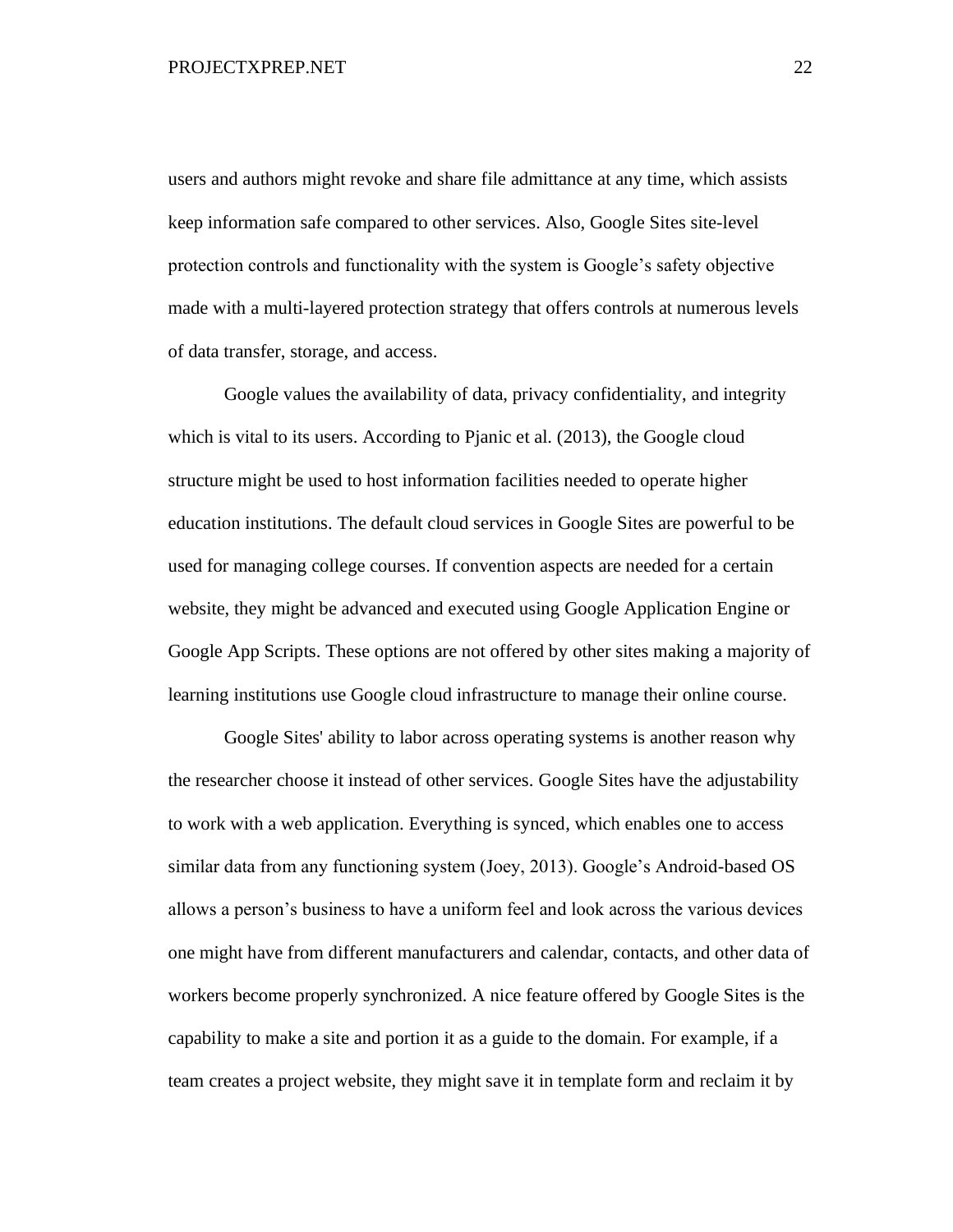making a novice site centered on the original. Google Sites users might also create a file cabinet. They may use this to upload files, create hyperlinks, and documents link in Google Drive.

This capstone is a website created for instructors, students, and administrators in career and technical education. The website is a central location to access resources used for PjBL lessons. The goal was to make this website easily accessible to students and teachers on multiple devices, such as laptops, smartphones, and tablets. A 2019 study states that more and more teachers are disseminating information to students by mobile devices (Padmo et al., 2019).

The process of creating the website followed recommendations from a study that focused on content and ease of use. Khlaisang (2016) provided general information for making a content-focused and user-friendly website. Based on the recommendations, the following steps were used in creating the website, research and analysis, planning and strategy, designing, content, development, testing and quality assurance, deployment, and maintenance. Creating the website required the use of specialized technology such as software or website creating programs, and included technical documentation that is specific to PjBL.

#### <span id="page-23-0"></span>*Technology*

The website ProjectXPrep.net uses Google Sites. Other website creating platforms were available; Google Sites was chosen for its popularity among school districts, accessibility, and cost-effectiveness. Drive Uploader was selected to use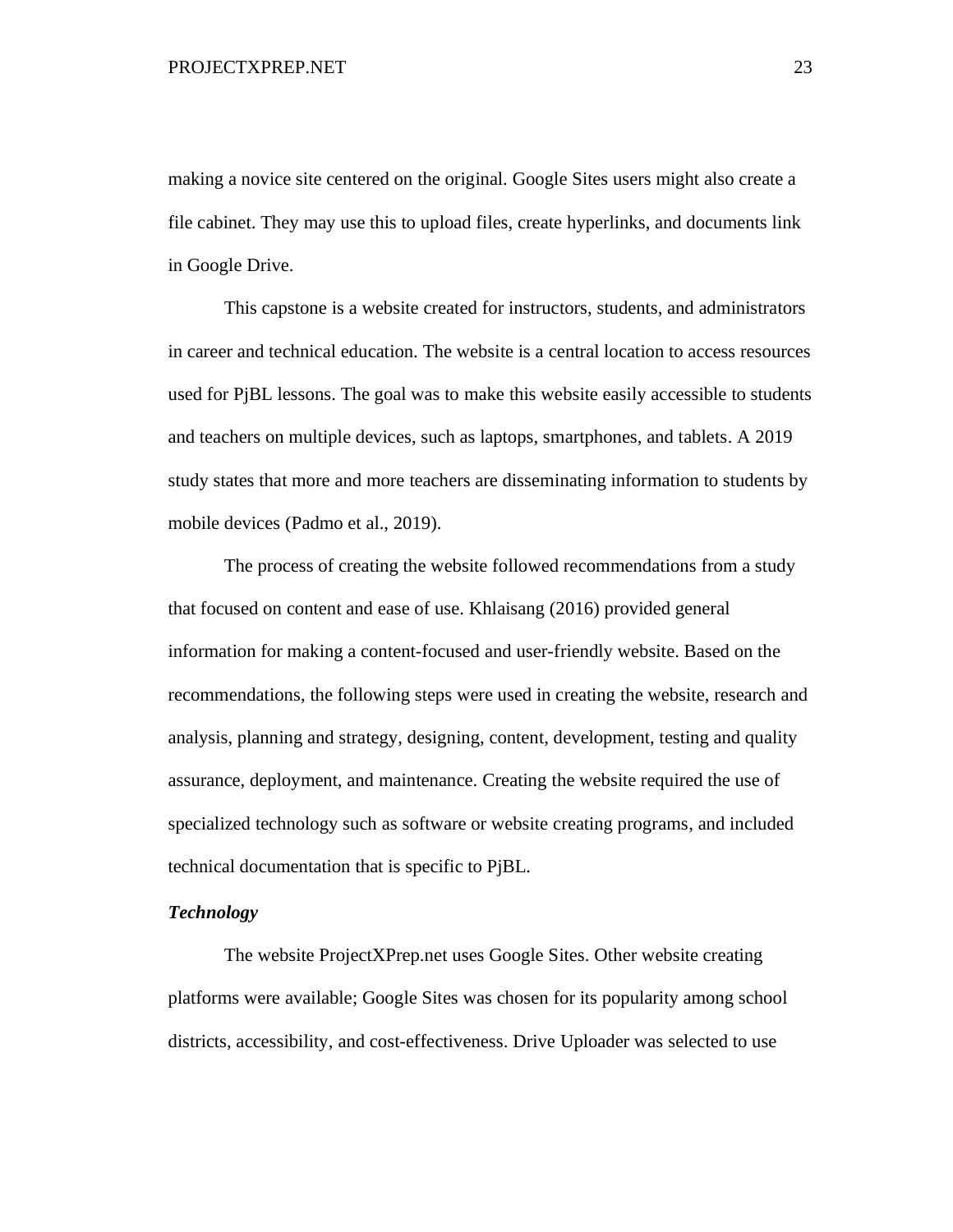#### PROJECTXPREP.NET 24

along with Google Sites because it enables users to upload and save files to remote folders in a Google Drive and because of the compatibility with Google Sites.

The site chosen to host the chatroom is discussionchatroom.com. This site can be linked through Google Sites. There are other chatroom-hosting sites available; however, the benefits of discussionchatroom.com are the login features and ease of use. There is a widespread belief among educators that students are more motivated and creative when they use technology to make their own content (Carter, 2017).

#### <span id="page-24-0"></span>*Technical Documentation*

The technical documentation for the website comes from widely accepted sources such as KDE, the Buck Institute, and pblworks.org. The majority of the requirements come from KDE because the target audience for the application are career and technology educators in Kentucky.

The technical documentation for this application consists of a standardized project planner, a PjBL rubric that can be used for all lessons, and a template for the study. The technical documentation follows the PjBL format from that KDE/OCTE because the website's intended users are Area Technology Centers in Kentucky, with the possibility of expanding the usage of ProjectXPrep.net to more schools in the future. The functionality requirements of the application follow best practices and research drive design methods (*What is PBL?,* n.d.).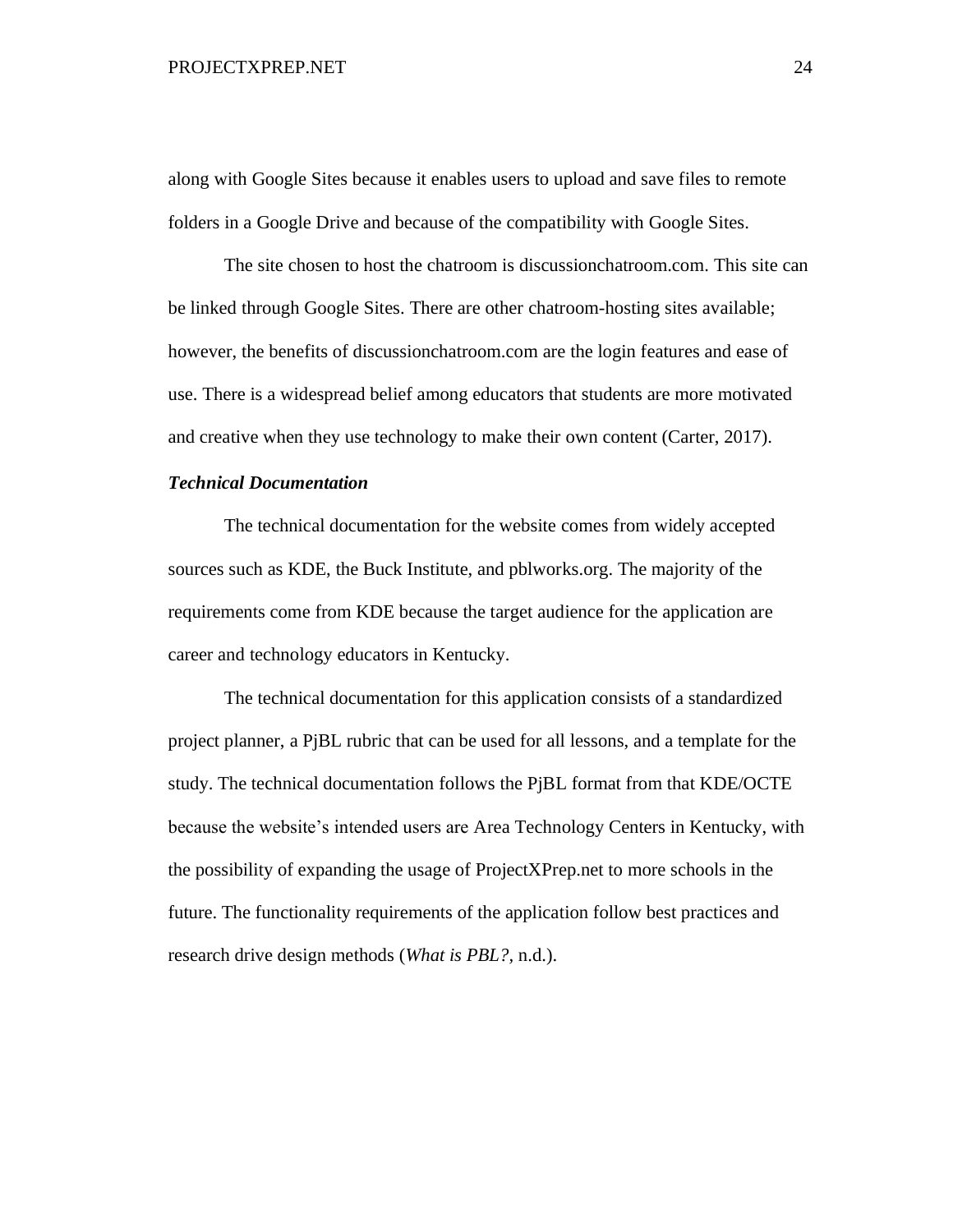The essential project design elements for a gold standard PjBL have seven crucial elements, according to Larmer (2015). These gold standard elements are incorporated into the documents available on the website/application.

- 1. Challenging Problem or Question. This is the focus point of the project. This problem or question requires the students to think and use various problem-solving methods to develop possible solutions.
- 2. Sustained inquiry. The problem or question should require in-depth research. The goal is to direct the students to sustained research to give depth to the project.
- 3. Authenticity. This element requires the problem or question to have a realworld application or a tangible impact on others outside of the school atmosphere.
- 4. Student Voice and Choice. The students should be allowed to explore different options to solve the problem or question with minimal guidance from the instructor.
- 5. Reflection. This element is essential because it helps students solidify what they have learned so that they might be able to apply it later in life.
- 6. Critique and Revision. This element is used to teach students how to give and receive constructive criticism from peers and outsiders. This element also gives the project or problem a real-world point of view.
- 7. Public Product. This element is essential for gold standard PjBL because it helps to motivate the students to produce high-quality work. The final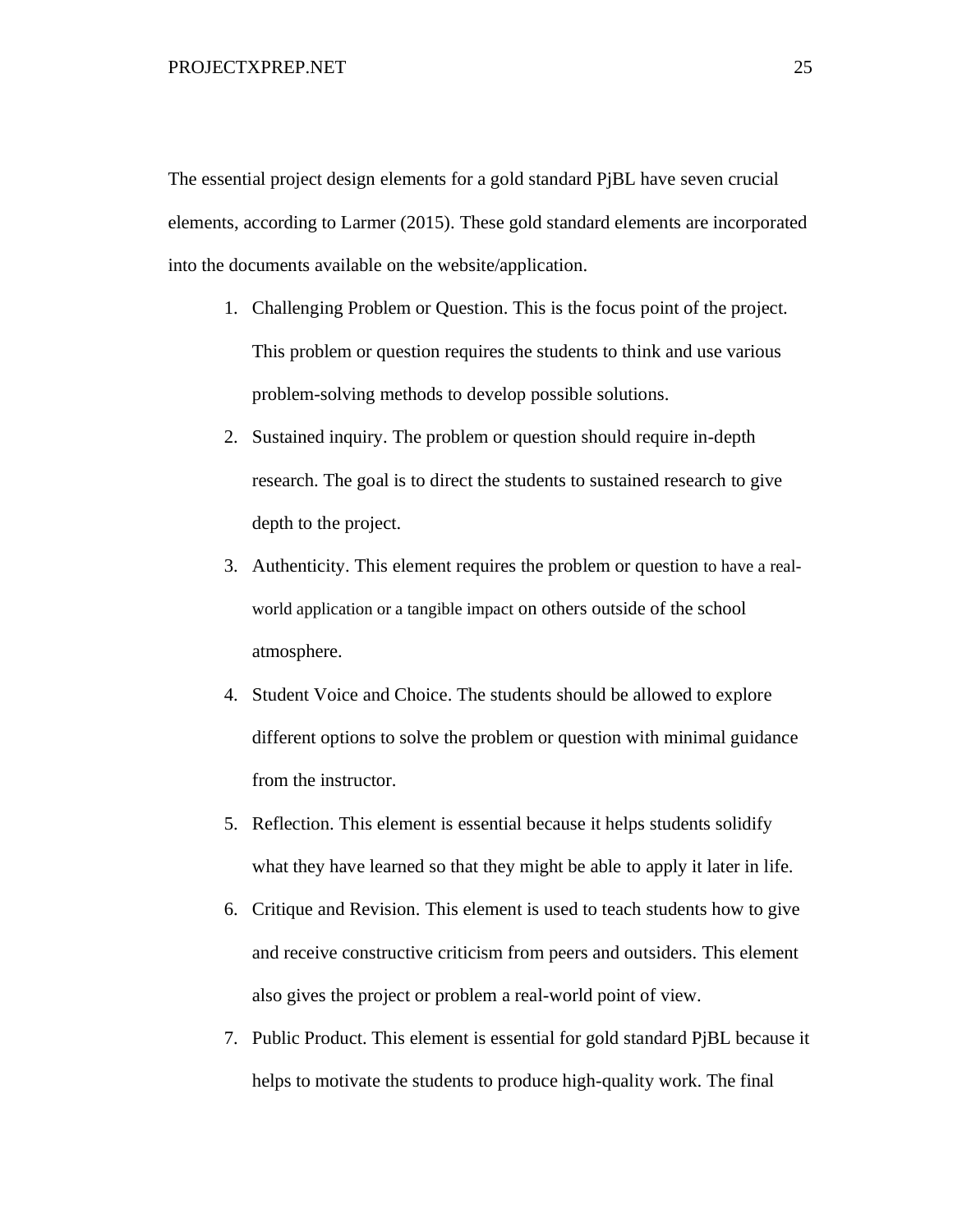result can be actual products or presentations to professionals or individuals outside of the school atmosphere.

This website is accessible online at ProjectXPrep.net. The website's resources are free to use but are mainly focused on educational purposes. The promotion of the website will be through word of mouth and social media, after the site is launched, with plans of promoting the website at various teacher conferences and professional development seminars and developing a brochure or flyer to distribute.

#### *Business and Industry*

Although the website is created primarily for the education sector, future plans for the website it to also make it available to business and industry. With resources such as project planners and a chat page for teams to collaborate about a project, this website could be very useful to project managers and teams. There are several project management software and sites for a cost, this website would be free to those who want to use it.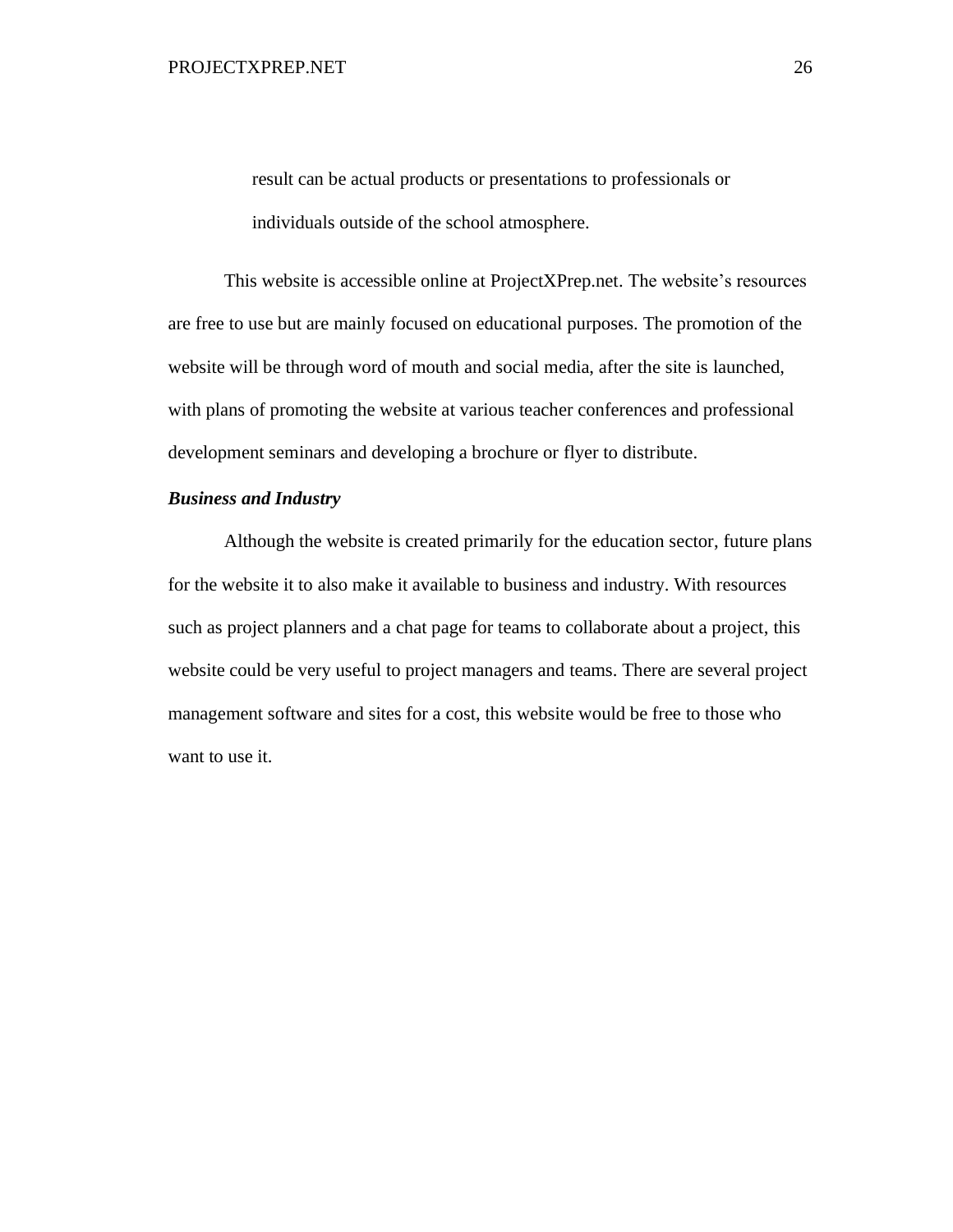#### <span id="page-27-0"></span>**Intended Impact of the Capstone**

#### <span id="page-27-1"></span>*Technology*

Since the website was created using Google Sites, it can be viewed on multiple platforms such as computers, tablets, and smartphones. Future plans are to transform the website into an application that can be downloaded and used offline. With the increased usage of mobile learning applications, students and instructors can benefit from learning not restricted by time and location. Toperesu et al. (2018) suggest that learners can expect to engage with these applications while away from the traditional classroom environment.

#### *Technical Documentation*

The intended effect of the website is to facilitate the implementation of PjBL lessons in the schools. It is intended to help guide new and seasoned instructors through the process while offering an engaging platform for students. The actual impact would be better measured after the application has been fully released. PjBL lessons can help teachers differentiate instruction and combine several tasks into one lesson related to a real-world application. Also, PjBL can help students with disabilities learn rigorous subjects (Bargerhuff, 2013).

Having a website where all of the tools and resources are centrally located can lead to more PjBL in schools, which can help more students realize their dream careers. With the differentiation built into PjBL, more students can discover the talents that they have as individuals.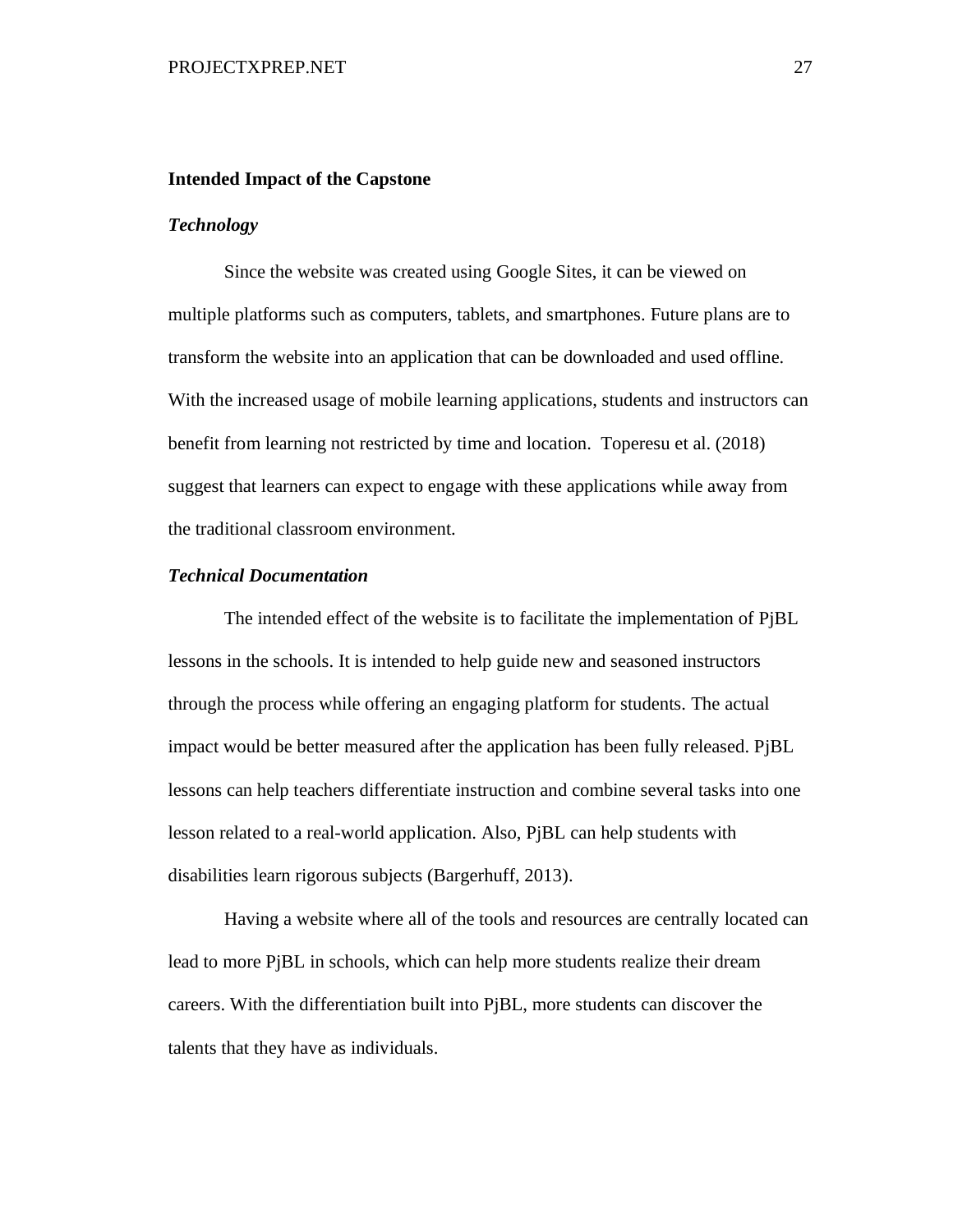A resume is a very important document when trying to get an interview for a job. The website could also be used as a resume builder for students. School projects could show potential employers the skills and experience that students have gained by participating in a PjBL lesson. Being able to show experience on a resume could help give a student an advantage toward getting the job (Indeed Editorial Team, 2020).

#### <span id="page-28-0"></span>*Business and Industry*

The website could potentially be beneficial not only to schools but also businesses and industries since the suggested resources included there, the website could become a valuable tool for project managers. Khan (2018) stated that mobile project management tools have become essential to a project management team dealing with the complexity and changing needs in the construction industry.

A new project management paradigm and a greater focus on the concept of collaboration have emerged in business and industry; therefore, the website could provide a central base to collect information for projects that can help to kindle collaboration and encourage constructive thinking among project managers and their teams. Business and industry groups such as project managers, research and development engineers, and corporate managers could use the website as a tool to track progress and collaborate from various locations around the world (Larsson & Larsson, 2020).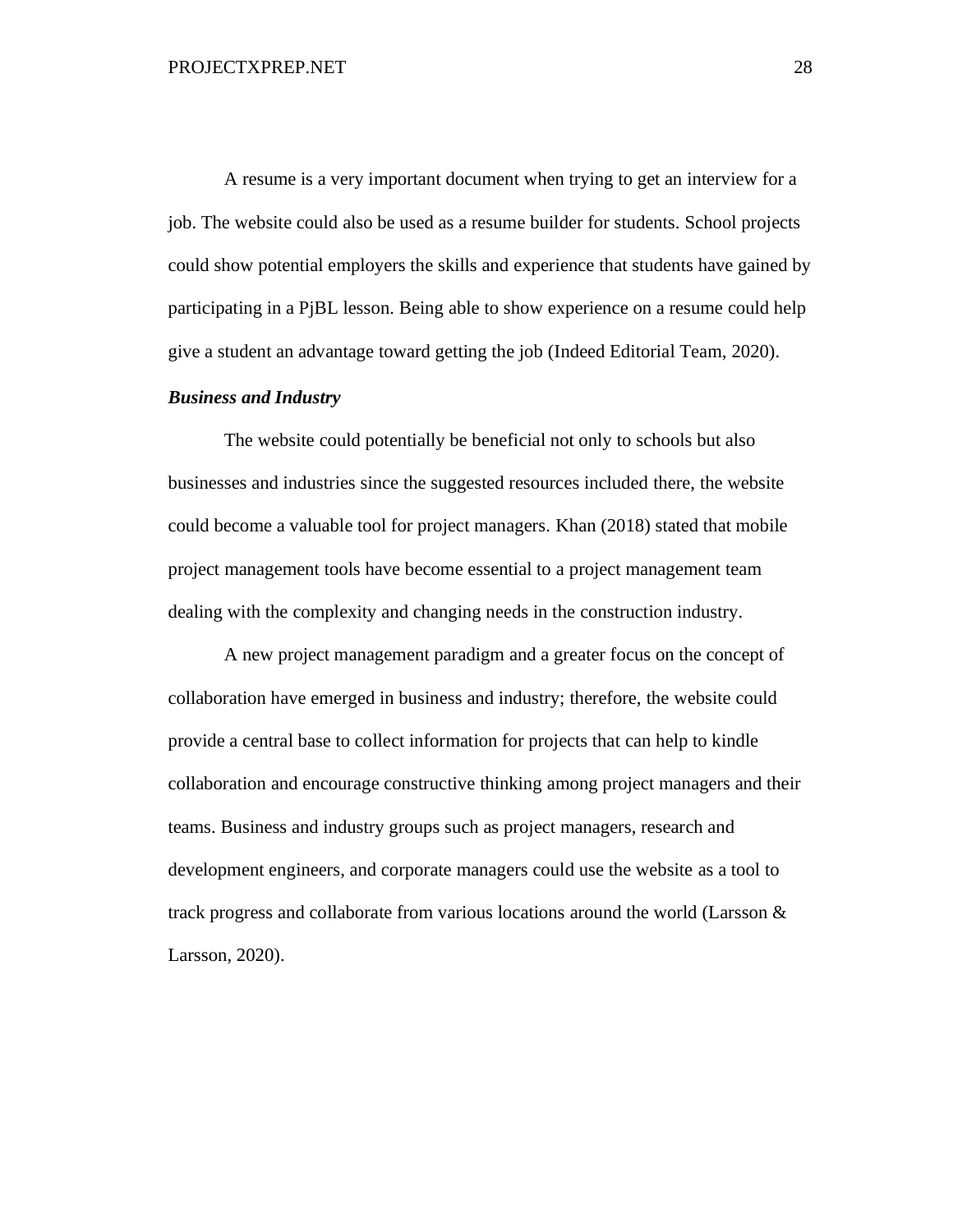#### <span id="page-29-0"></span>**Limitations** o**f the study**

With the proposed features and resources available on the website, the main goal is to enhance PjBL lessons in schools. Some significant concerns may come from student access to mobile devices and connectivity. This could prove detrimental to the application's success due to the lack of connectivity (McCoy, 2020). Another limitation of this study is students from non-English-speaking countries or those who do not have sufficient Internet coverage. The website can also be challenging to understand if the user is unfamiliar with PjBL.

Another limitation of the study is the acceptance and use of the website by educational institutions. Teachers and administrators are worried about mobile devices causing distractions within a teaching classroom. Having research that proves the effectiveness of mobile learning could inspire teachers to integrate them into their classrooms (Alhassan, 2016). PjBL lessons are very adaptable for most content areas. However, this type of instruction may not work in every program or class.

#### <span id="page-29-1"></span>**Reflections**

At the beginning of my capstone experience, I imagined an application or website that would be a "solve-all" for creating and implementing a PjBL lesson. I thought it would be a simple task; however, I understand that research is needed to validate processes and findings.

PjBL is more complex than I previously realized. There are many different philosophies and theories on the subject. I hope that this capstone project and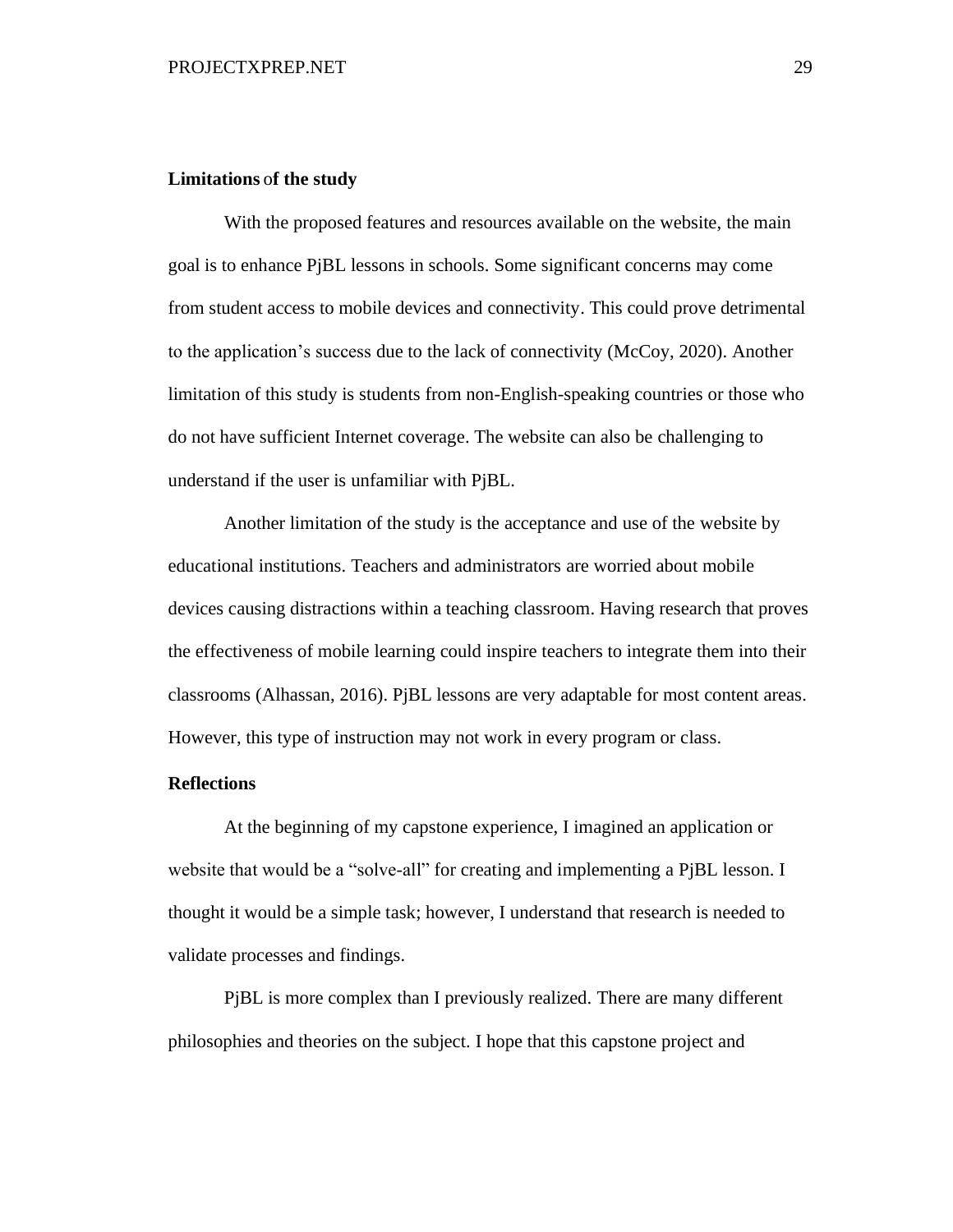#### PROJECTXPREP.NET 30

dissertation can help educators better understand the importance of PjBL and motivate them to incorporate more lessons into their classes.

Looking back, I wish that I had placed a greater focus on the business and industry side of PjBL and project management. In fact, this project has sparked my interest in finding the weaknesses and strengths of project management in business and industry.

## **Capstone Project**

## <span id="page-30-1"></span><span id="page-30-0"></span>**Home Page**

The home page is the main page where users interact with most site options (See Figure 1).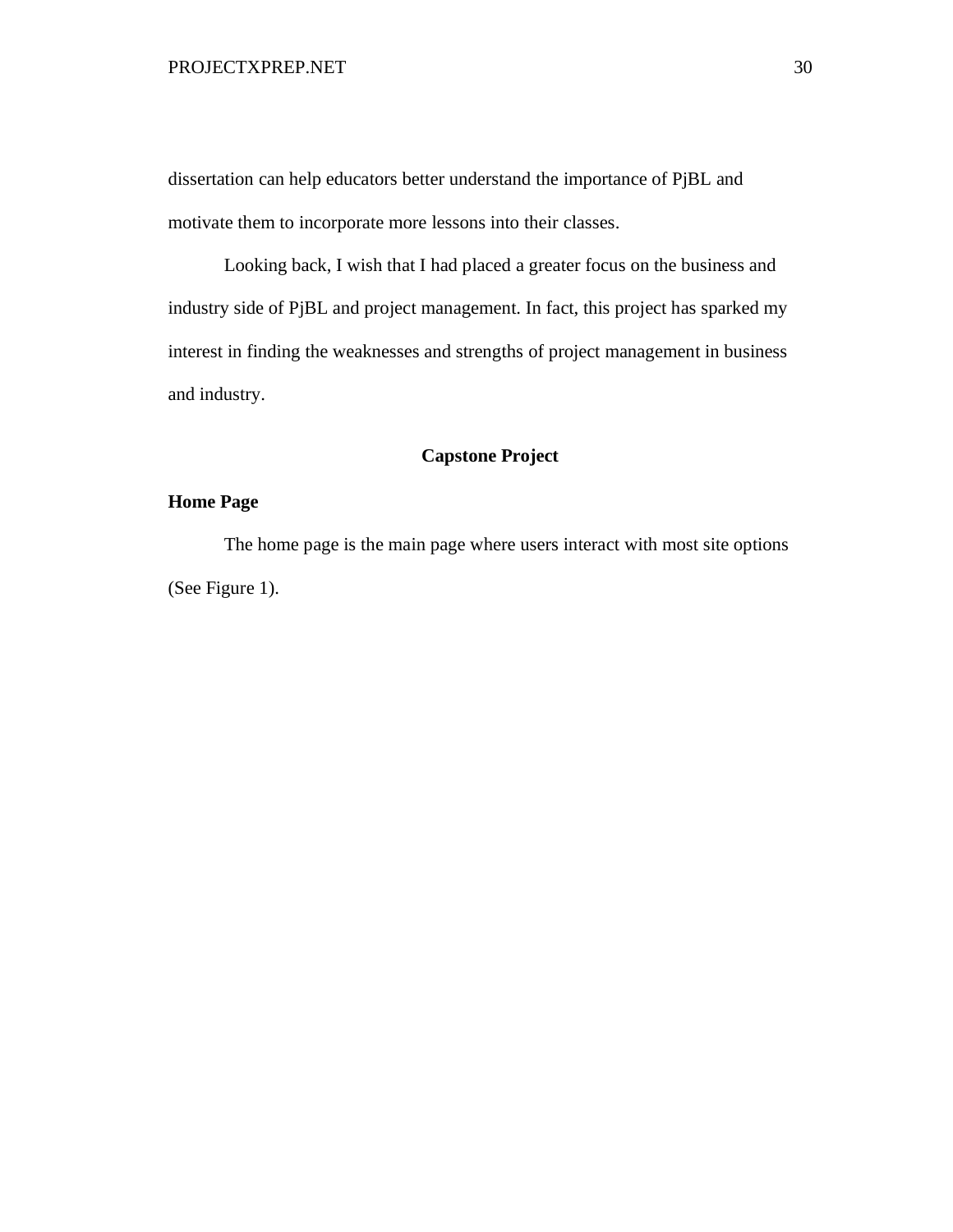# <span id="page-31-0"></span>**Figure 1**

*Home Page*



This page includes links to the following pages.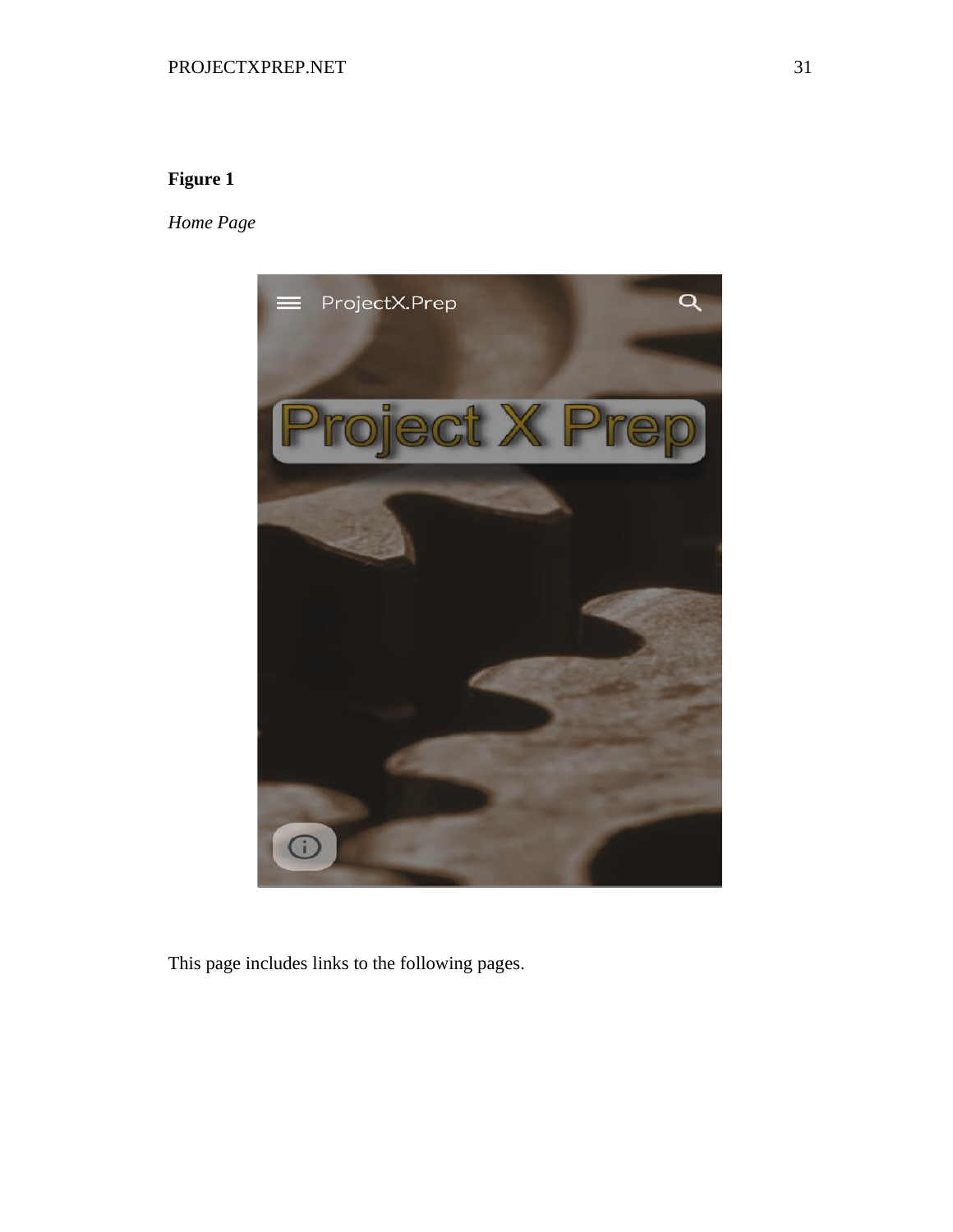## <span id="page-32-0"></span>**Project Upload Page**

This screen could include resources such as lesson plan templates, helpful PjBL links, and websites for instructors. The Tool Box screen for students contains resources such as links to pictures, videos, and documents related to the project. The instructor will populate these items (See Figure 2).

<span id="page-32-1"></span>**Figure 2**

*Project Upload Page*



# **Project Database**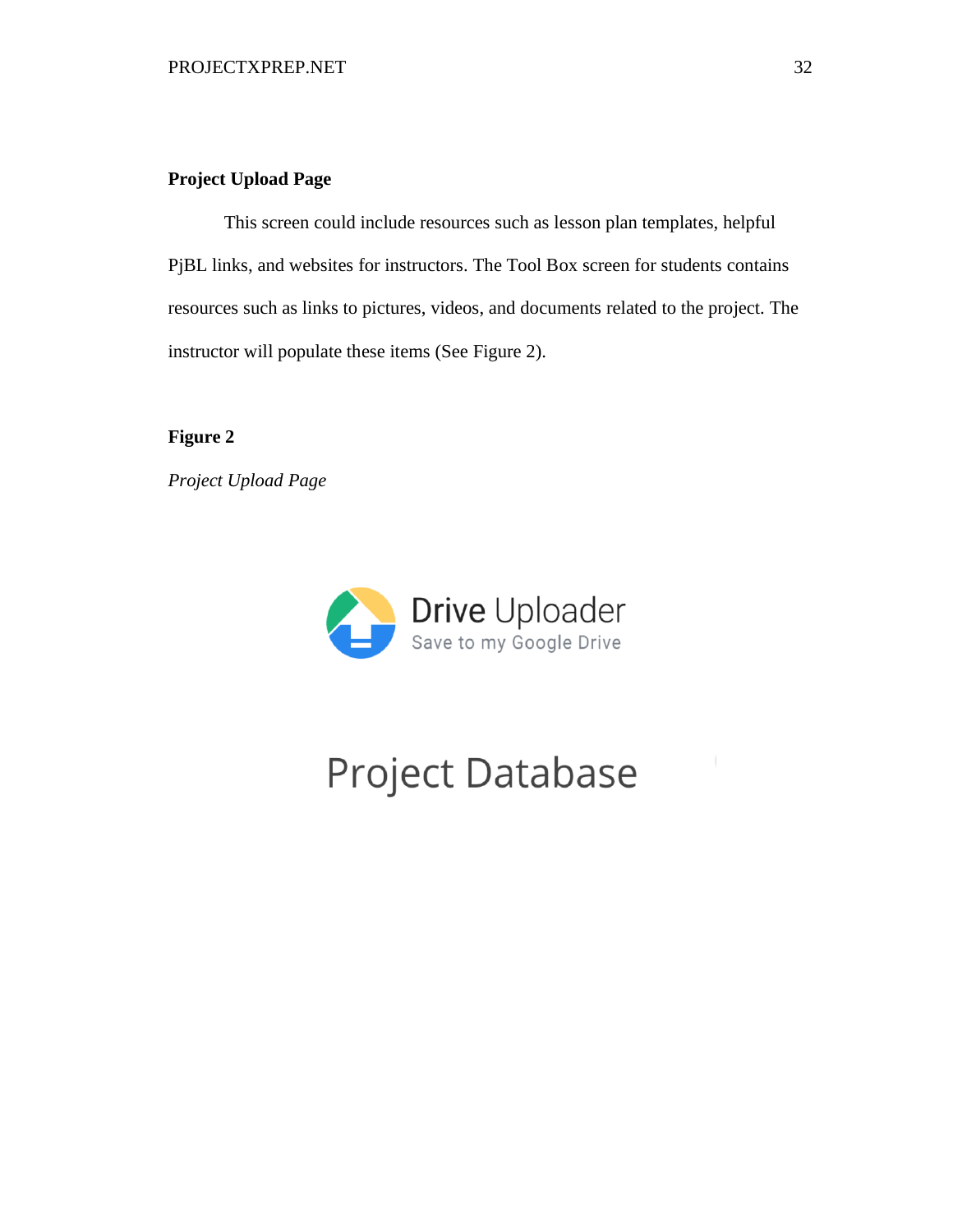## <span id="page-33-0"></span>**Chat Page**

Both instructors and students can use this screen or page. This option serves as a central location for the students to communicate about the project. This option allows the students to share ideas about the project outside of the classroom environment and promotes critical thinking and problem-solving skills through communication.

Instructors can use this page to keep track of the students' progress. The instructor can also help the PjBL process by inserting ideas and strategies into the conversation for the students to use (See Figure 3).

## <span id="page-33-1"></span>**Figure 3**

## *Project Chat Page*

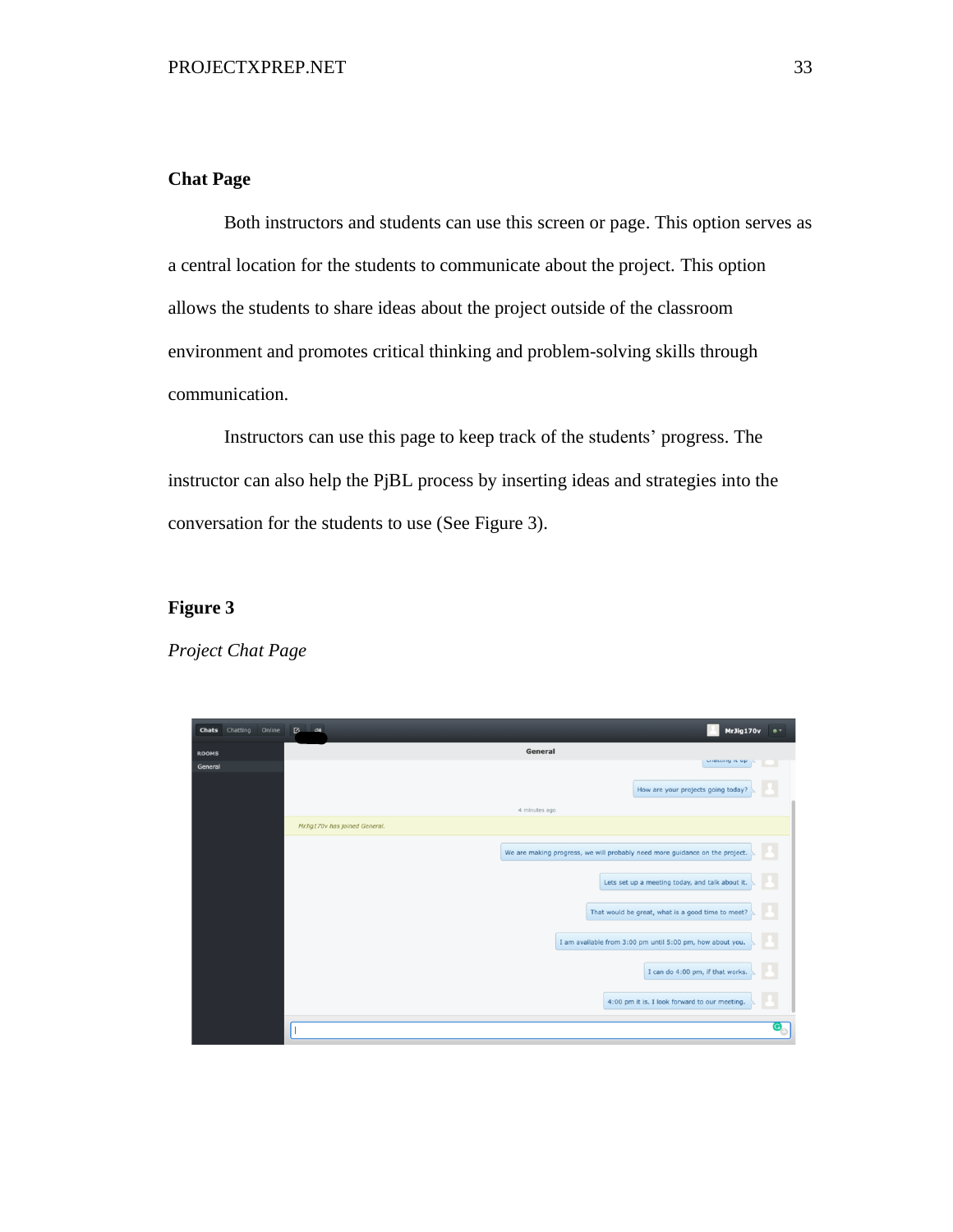### <span id="page-34-0"></span>**Database Page**

This screen/page includes areas for each of the 16 career clusters defined by the U. S. Department of Education, the Office of Vocational and Adult Education in 1996 ("Career clusters," n.d.)

This is where participating teachers will share and modify PjBL lessons and examples (See Figure 4).

## <span id="page-34-1"></span>**Figure 4**

*Database Page*

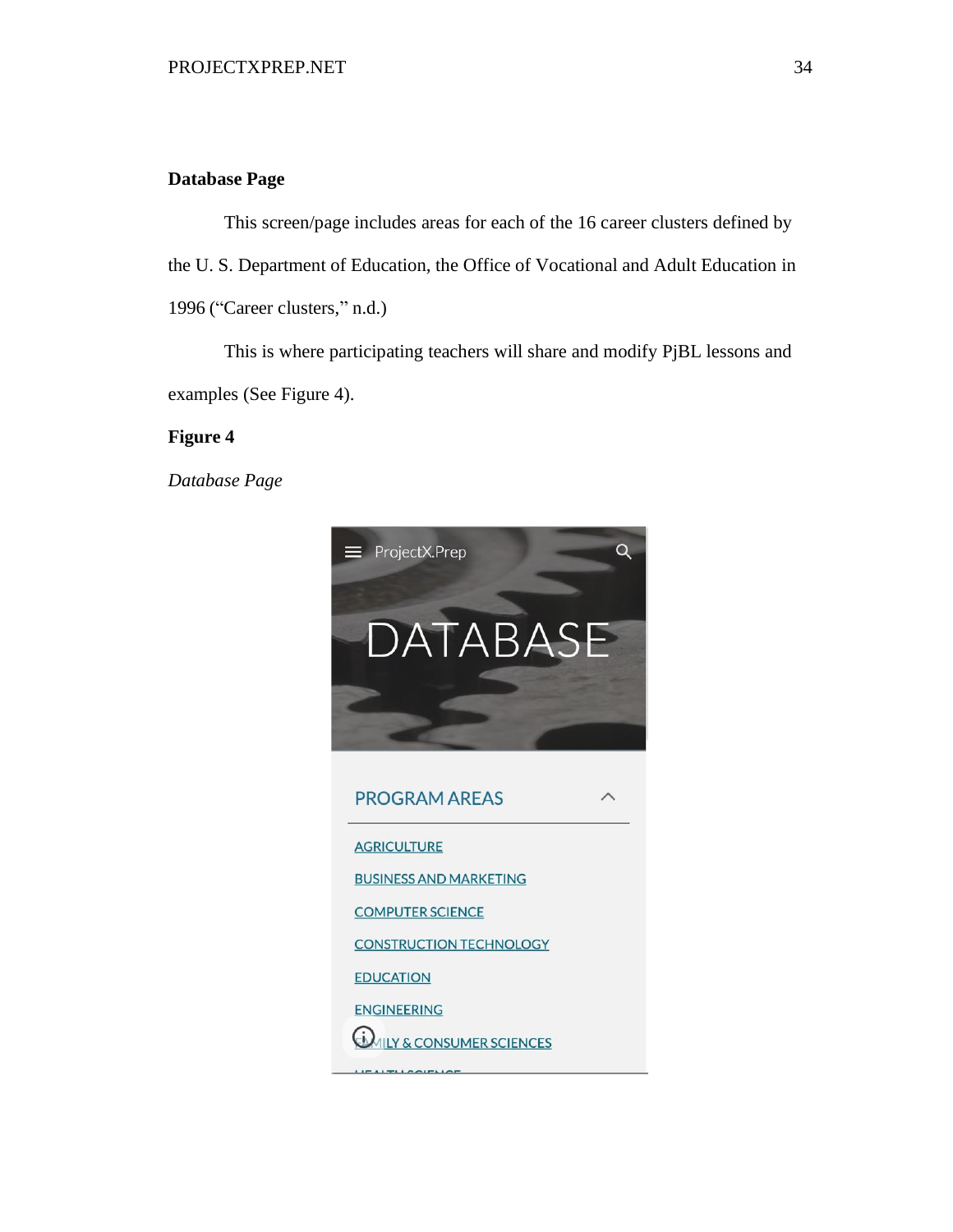#### <span id="page-35-0"></span>**PBjL Websites Page**

This page is where the students and teachers can find other resources to create the PjBL lesson. This page is expected to expand as users contribute to it and other resources become available (See Figure 5).

#### <span id="page-35-1"></span>**Figure 5**

*PBjL Websites Page*

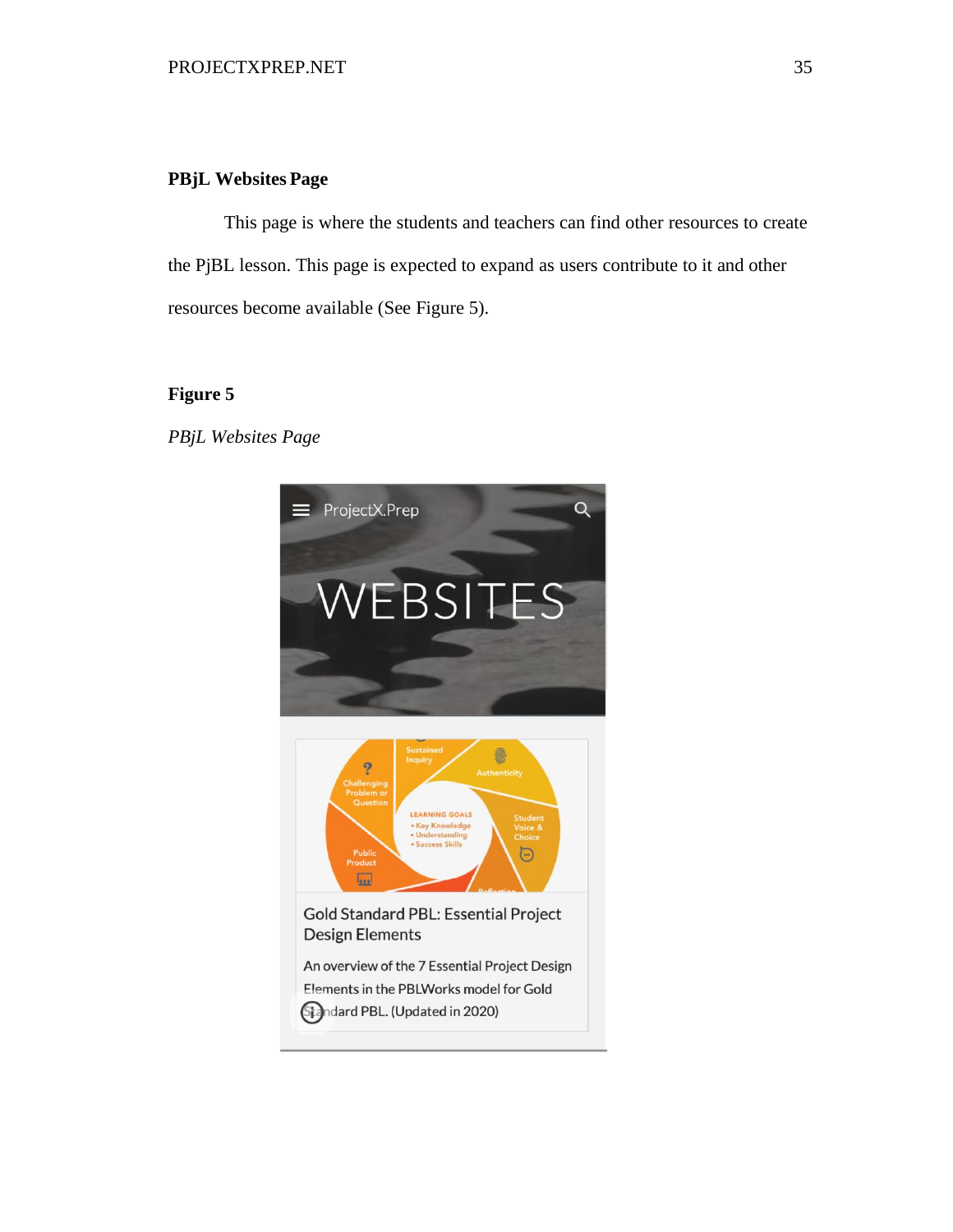## <span id="page-36-0"></span>**PBjL Templates** *P***age**

This page is where the teacher can find various resources such as PjBL templates and other documentation related to PjBL lessons (See Figure 6).

# <span id="page-36-1"></span>**Figure 6**

*PBjL Templates Page*

| ProjectX.Prep<br>=                                                                                                | $\mathbf Q$                                                                                           |
|-------------------------------------------------------------------------------------------------------------------|-------------------------------------------------------------------------------------------------------|
|                                                                                                                   | TEMPLATES                                                                                             |
| <b>Project Title</b><br><b>Driving Question</b><br>Grade Level<br>Subject<br>Time Frame<br><b>Project Summary</b> | <b>PROJECT PLANNER</b><br>1. Project Overview<br>studi ar turpe crof tha                              |
|                                                                                                                   |                                                                                                       |
| Standards<br>Lost strengtoni roanibara seat text of sta                                                           | 2. Learning Goals<br>Literacy Skills<br>fearer the literacy skills that sell he requestly the anspect |
|                                                                                                                   |                                                                                                       |
|                                                                                                                   | PBLWorks_Project_Planner_v201                                                                         |
| use the document; This y<br>Likely necessary to achieve the le-<br>1. Project Overview                            | et calendar. Fick and choose<br>a and odvance product development for all students.                   |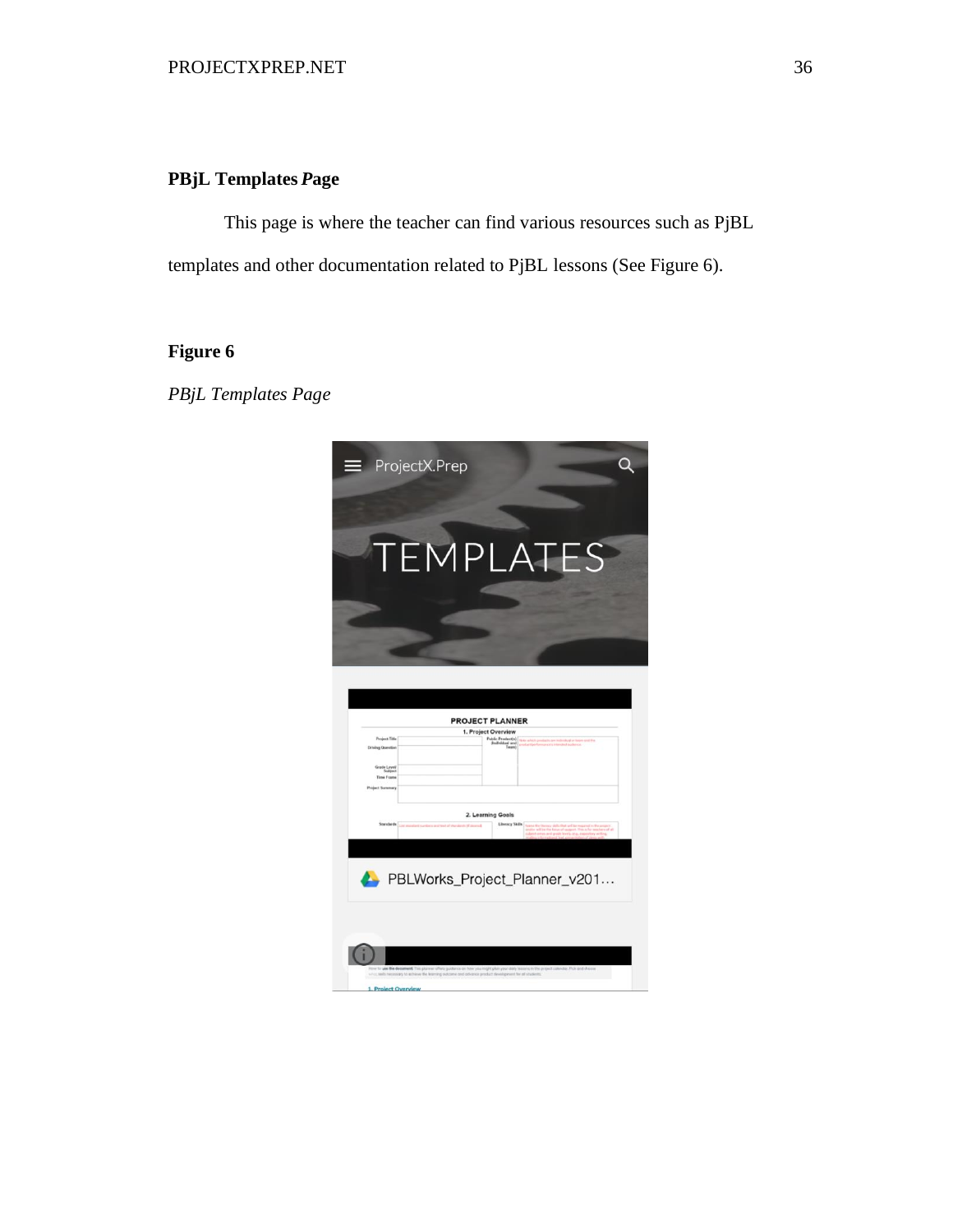#### **References**

- <span id="page-37-0"></span>Alhassan, R. (2016). Mobile learning as a method of ubiquitous learning: Students' attitudes, readiness, and possible barriers to implementation in higher education. *Journal of Education and Learning*, *5*(1), 176. <https://doi.org/10.5539/jel.v5n1p176>
- Bargerhuff, M. E. (2013). Meeting the needs of students with disabilities in a STEM school. *American Secondary Education*, *41*(3), 3–20.

*Career clusters*. (n.d.). Advance CTE. <https://careertech.org/career-clusters/>

- Carter, J. (2017). Expanding access to learning with mobile digital devices. *Journal of Research and Practice for Adult Literacy, Secondary, and Basic Education*, *6*(2), 49–54.
- D'Antoni, K. (2019). Simulated workplaces in West Virginia. *State Education Standard*, *19*(3), 35–40.
- *"Doing a project" vs. project based learning*. (n.d.). PBLWorks. Retrieved January 18, 2022, from [https://www.pblworks.org/doing-project-vs-project-based](https://www.pblworks.org/doing-project-vs-project-based-learning)**[learning](https://www.pblworks.org/doing-project-vs-project-based-learning)**
- Dewey, J. (2017). My pedagogic creed. In A. R. Sadovnik, P.W. Cookson, S. F. Semel & R.W. Coughlan (Eds.), *Exploring education* (215–218). Routledge. <https://doi.org/10.4324/9781315408545-13>
- Duke, N. K., Halvorsen, A., Strachan, S. L., Kim, J., & Konstantopoulos, S. (2020). Putting PjBL to the test: The impact of project-based learning on second graders' social studies and literacy learning and motivation in Low-SES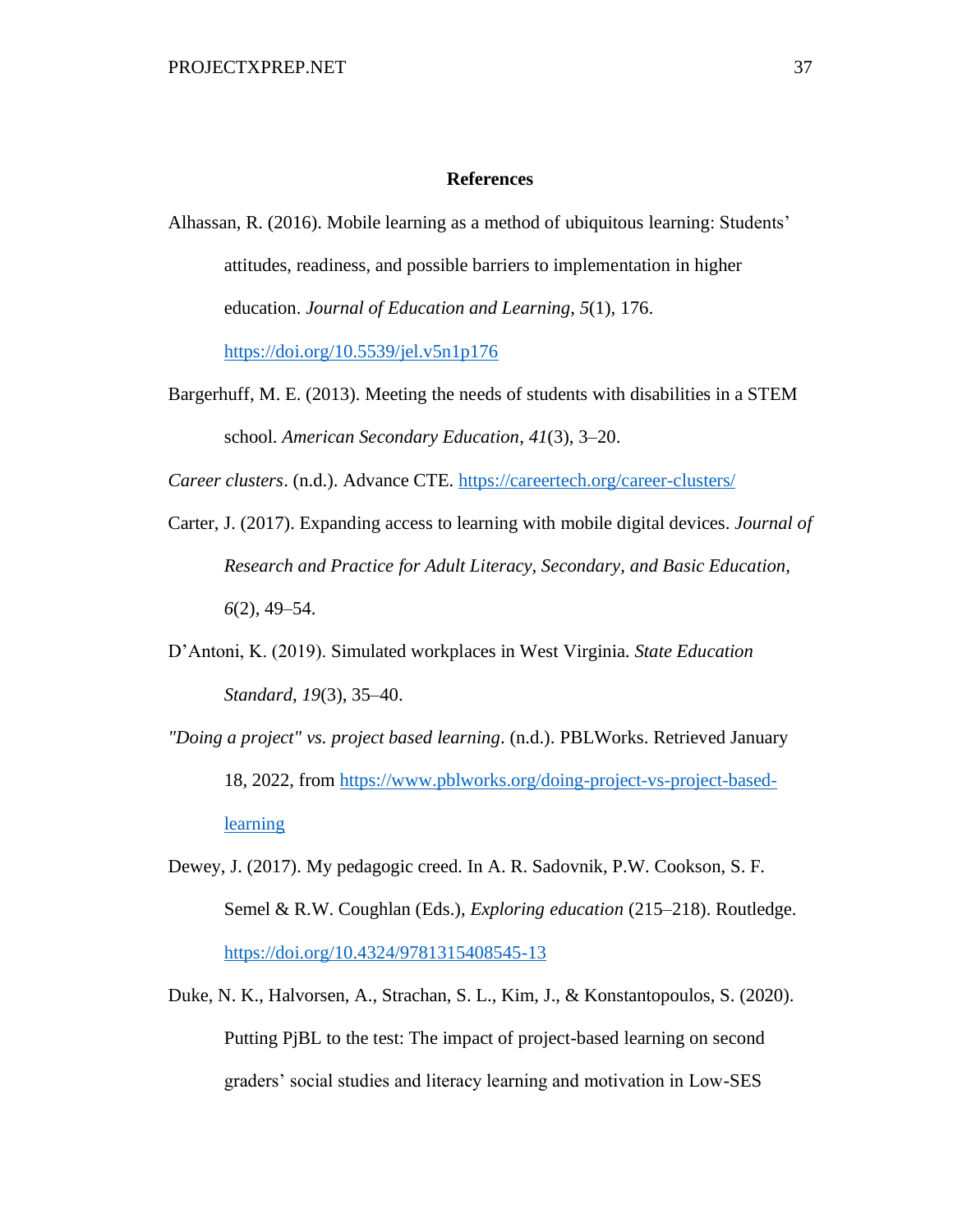school settings. American Educational Research Journal, 58(1), 160-200. <https://doi.org/10.3102/0002831220929638>

- Harsanto, B. (2014). Innovation to enhance blended learning experience: Applying google sites in higher education. *Information Management and Business Review*, *6*(1), 17-24.
- Indeed Editorial Team. (2020, February 4). Why is a resume important? Indeed Career Guide. [https://www.indeed.com/career-advice/resumes-cover](https://www.indeed.com/career-advice/resumes-cover-letters/why-is-a-resume-important)[letters/why-is-a-resume-important](https://www.indeed.com/career-advice/resumes-cover-letters/why-is-a-resume-important)

Joey Allen. (2013). 3 benefits of Google sites. AppsAdmins.

- Khan, S. (2018). Project management system models. Constructability, 99-103. https://doi.org/10.1201/9780429504426-7
- Khlaisang, J. (2016). Proposing a new pedagogy-based website design: A usability test with lifelong learners. Education and Information Technologies, 22(4),

1713-1735.<https://doi.org/10.1007/s10639-016-9514-9>

- Kumbhar Kalyan, N. (2020). Creating a Library portal by using Google sites. Journal of Advances in Library and Information Science, 9(2), 46-52.
- Larmer, J., & Mergendoller, J. R. (2015). Why we changed our model of the "8 essential elements of PBL." Buck Institute for Education. Retrieved from [www.bie.org.](http://www.bie.org/)
- Larsson, J., & Larsson, L. (2020). Integration, application and importance of collaboration in sustainable project management. *Sustainability*, *12*(2), 585. <https://doi.org/10.3390/su12020585>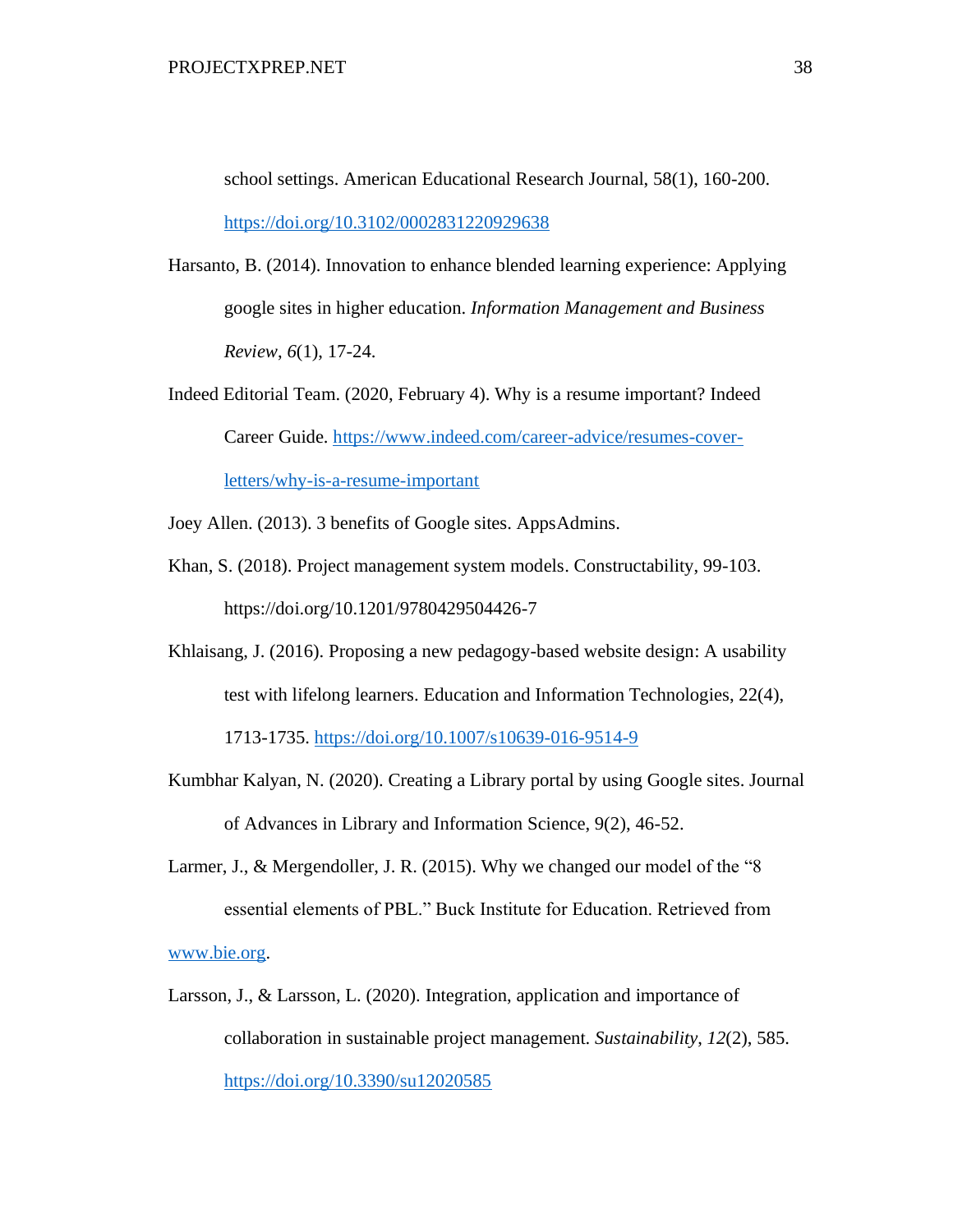*Lifelong project impact*. (n.d.). Worcester Polytechnic Institute.

<https://www.wpi.edu/project-based-learning/lifelong-project-impact>

- Lindoo, E. (2009). Using google sites, google groups and google documents to enhance your course. *J. Comput. Small Coll*, *25*(2), 46-51.
- McCoy, R. (2020). Broadband connectivity in "flyover country." Information Systems Education Journal, 18(2), 41-49.
- Moore, K. R., II. (2019). *Teachers' and principals' perceptions regarding the implementation of project based learning* (13807278) [Doctoral dissertation, Walden University]. ProQuest Dissertations and Theses Global.
- Padmo, D., Idrus, O., & Ardiasih, L. S. (2019). The utilization of mobile devices for improving access to online learning for distance education's students. *Turkish Online Journal of Distance Education*, *20*(2), 147–161.

<https://doi.org/10.17718/tojde.557858>

- Pieratt, J. R. (2010). Advancing the ideas of John Dewey: A look at the high tech schools. *Education and Culture*, *26*(2), 52–64.
- Revelle, K. Z., Wise, C. N., Duke, N. K., & Halvorsen, A. (2019). Realizing the promise of project‐based learning. The Reading Teacher, 73(6), 697-710. https://doi.org/10.1002/trtr.1874
- Servant-Miklos, V. F. (2019). Fifty years on: A retrospective on the world's first problem-based learning programme at McMaster University medical school. *Health Professions Education*, *5*(1), 3–12.

<https://doi.org/10.1016/j.hpe.2018.04.002>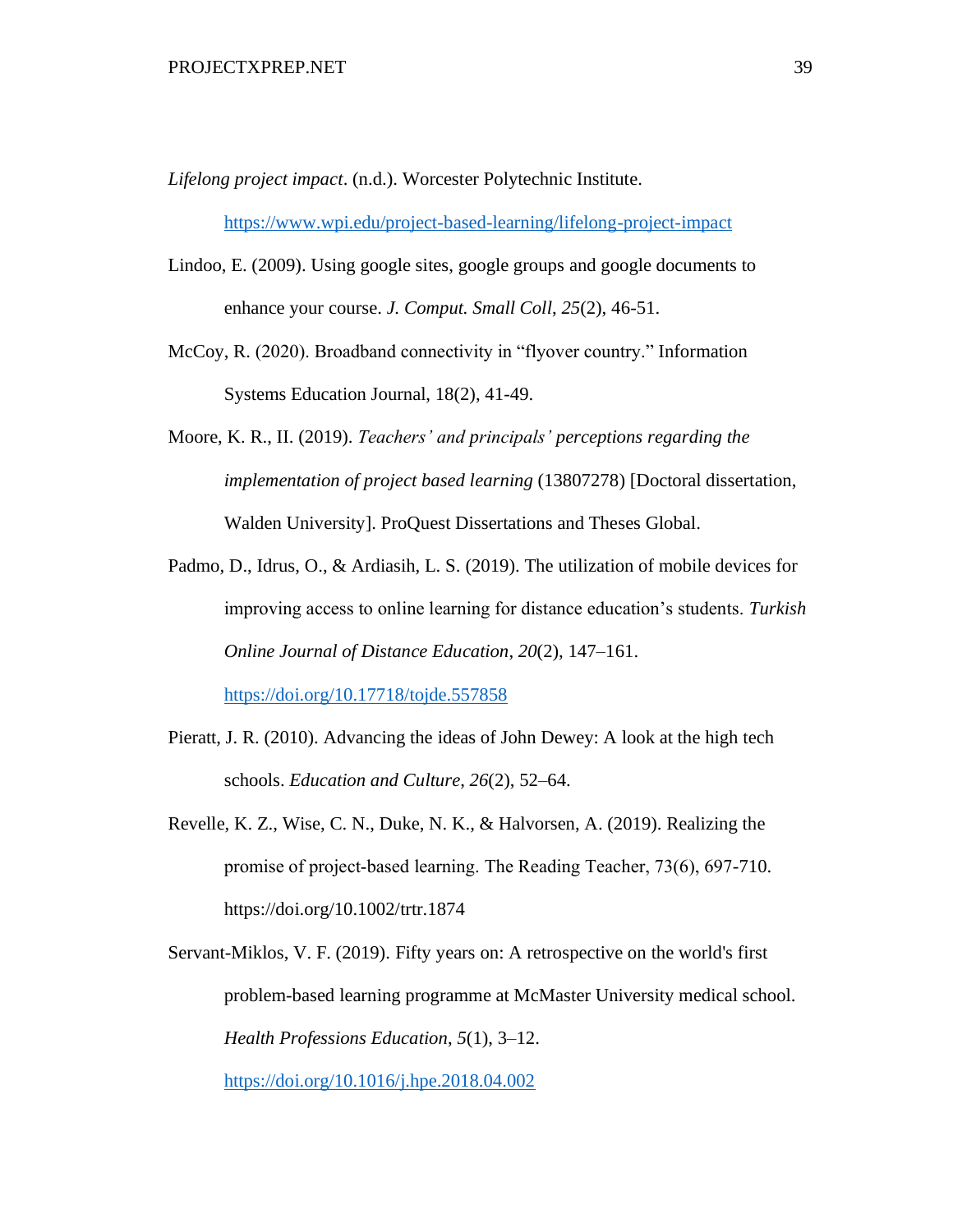- Susumago, Toichiro. (2019). Communication With Low Performer Makes Project Success In Project-Based Learning. 514-525. 10.15405/epsbs.2019.11.61.
- Swartz, S. (2020, April 15). Using project-based learning to develop 21st century skills. *CSRWire*. [https://www.csrwire.com/press\\_releases/44688-using](https://www.csrwire.com/press_releases/44688-using-project-based-learning-to-develop-21st-century-skills)[project-based-learning-to-develop-21st-century-skills](https://www.csrwire.com/press_releases/44688-using-project-based-learning-to-develop-21st-century-skills)
- Toperesu, B.-A., & Van Belle, J.-P. (2018). Mobile Learning Considerations in Higher Education: Potential Benefits and Challenges for Students and Institutions. International Association for Development of the Information Society, 14.
- Wardani, D. S., Fauzi, M. R., Zafira, R., & Kurniawati, D. (2020). Creating props: Improving writing skills of teaching materials of elementary teacher education students through project-based learning model. *Mimbar Sekolah Dasar*, *7*(2), 216–234. <https://doi.org/10.17509/mimbar-sd.v7i2.26334>

*What is PBL?* (n.d.). PBLWorks.<https://www.pblworks.org/what-is-pbl>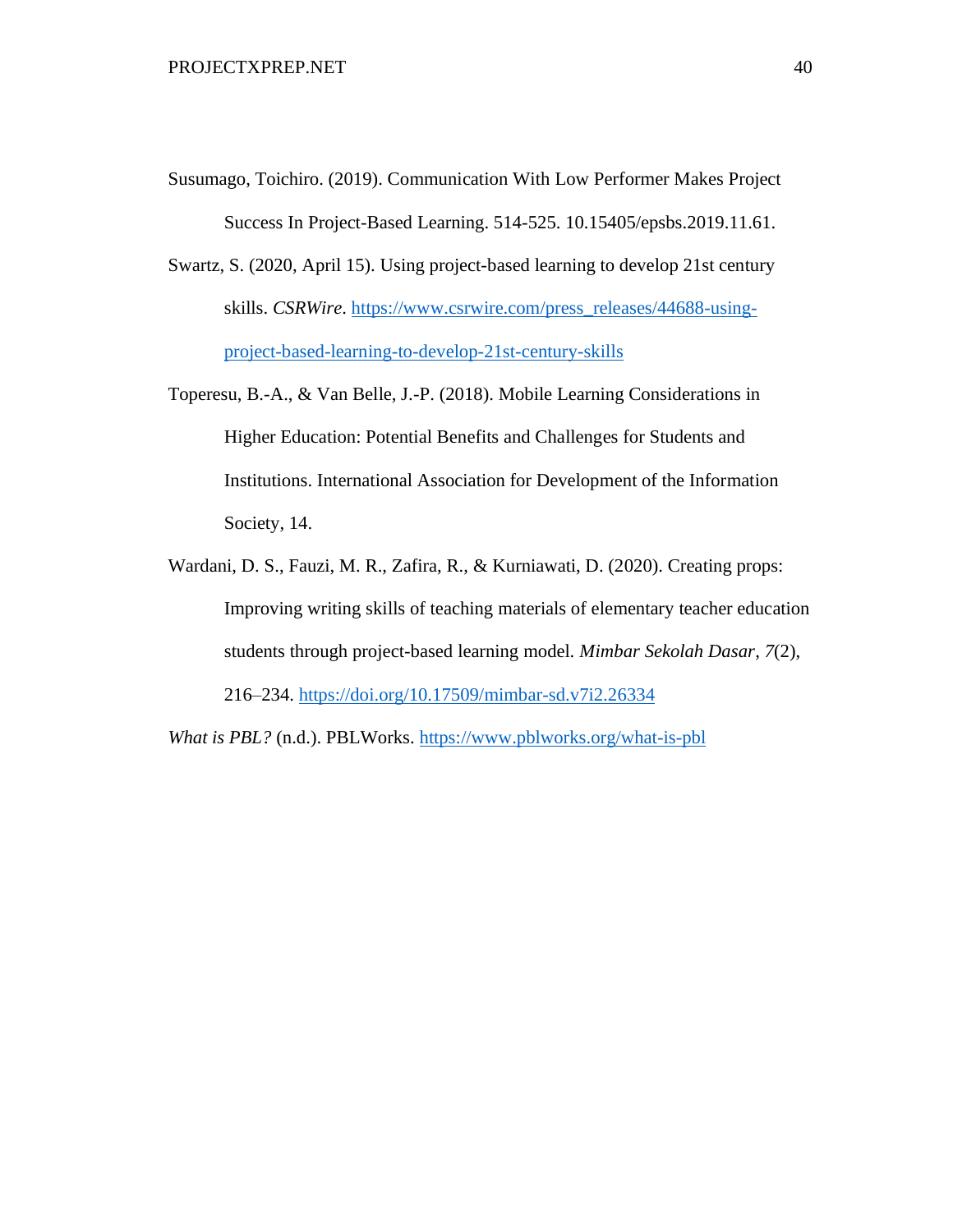## VITA

## CHRISTOPHER B. SMITH

# EDUCATION

| May 2013         | <b>Bachelor in Business Administration</b><br>University of the Cumberlands<br>Williamsburg, Kentucky |
|------------------|-------------------------------------------------------------------------------------------------------|
| May 2016         | Master of Science<br>Eastern Kentucky University<br>Richmond, Kentucky                                |
| <b>July 2016</b> | <b>Bachelor of Science</b><br>Eastern Kentucky University<br>Richmond, Kentucky                       |
| Pending          | Doctor of Education<br>Morehead State University<br>Morehead, Kentucky                                |

# PROFESSIONAL EXPERIENCES

| 2019 - Present | Adjunct Instructor<br>University of the Cumberlands<br>Williamsburg, Kentucky                       |
|----------------|-----------------------------------------------------------------------------------------------------|
| 2017 - Present | Principal<br>Corbin Area Technology Center<br>Corbin, Kentucky                                      |
| $2014 - 2017$  | Industrial Maintenance Instructor<br>Corbin Area Technology Center<br>Corbin, Kentucky              |
| $2008 - 2014$  | <b>Electrical Project Manager</b><br><b>Firestone Industrial Products</b><br>Williamsburg, Kentucky |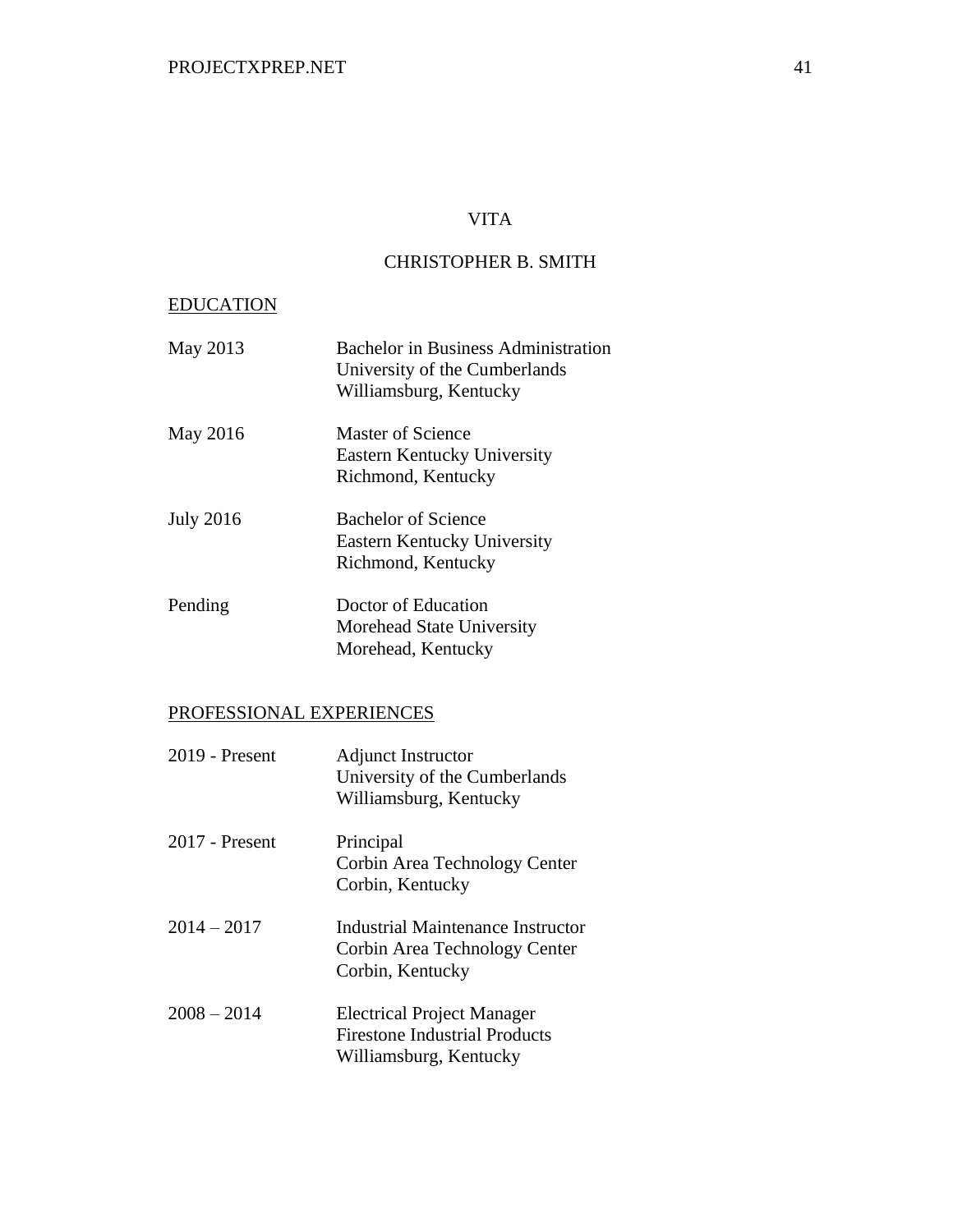| $2004 - 2008$ | <b>Electrical Project Engineer</b><br><b>General Shale Brick</b><br>Johnson City, Tennessee  |
|---------------|----------------------------------------------------------------------------------------------|
| $1998 - 2004$ | <b>Electrical Instructor</b><br>Knox County Area Technology Center<br>Barbourville, Kentucky |